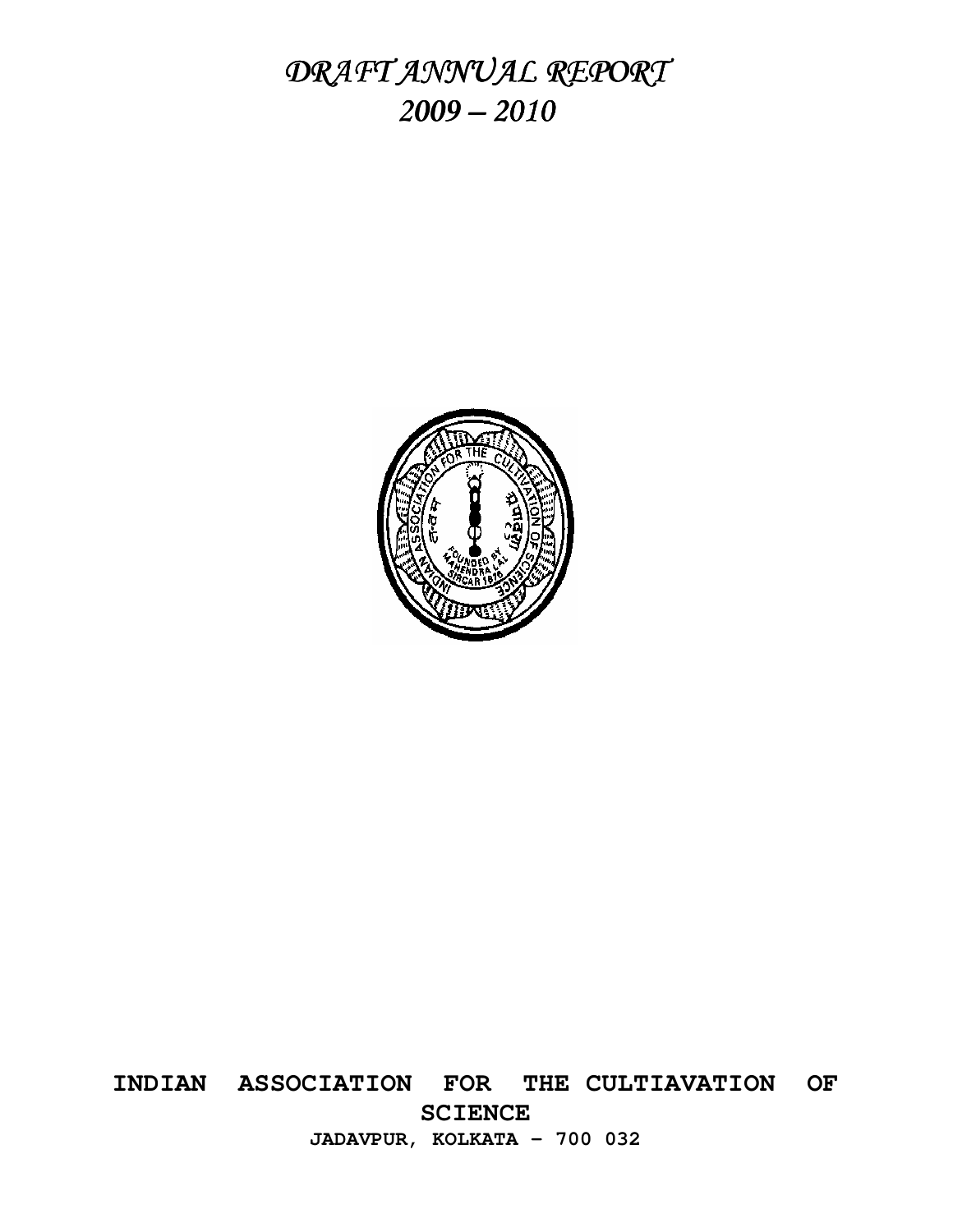## **(ESTABLISHED IN 1876)**

# **INDEX**

## **PART – A**

**From the Director's Desk** 

**IACS Profile** 

**Administrative and Financial Set-up** 

**Research Work Carried out in various Departments/Units/Centres** 

**Projects** 

*Journal and Services* 

**Indian Journal of Physics** 

**Library** 

**Central Scientific Services** 

**Workshop** 

**Report on outreach Programme of IACS** 

**PART – B** 

**Department of Materials Science** 

**Department of Solid State Physics** 

**Department of Spectroscopy** 

**Department of Theoretical Physics** 

**Department of Biological Chemistry** 

**Department of Inorganic Chemistry** 

**Department of Organic Chemistry** 

**Energy Research Unit** 

**Polymer Science Unit** 

**Raman Center for Atomic Molecular & Optical Sciences** 

**Centre for Renewable Energy Sources** 

**Centre for Advanced Materials (CAM)** 

**Emeritus Professors**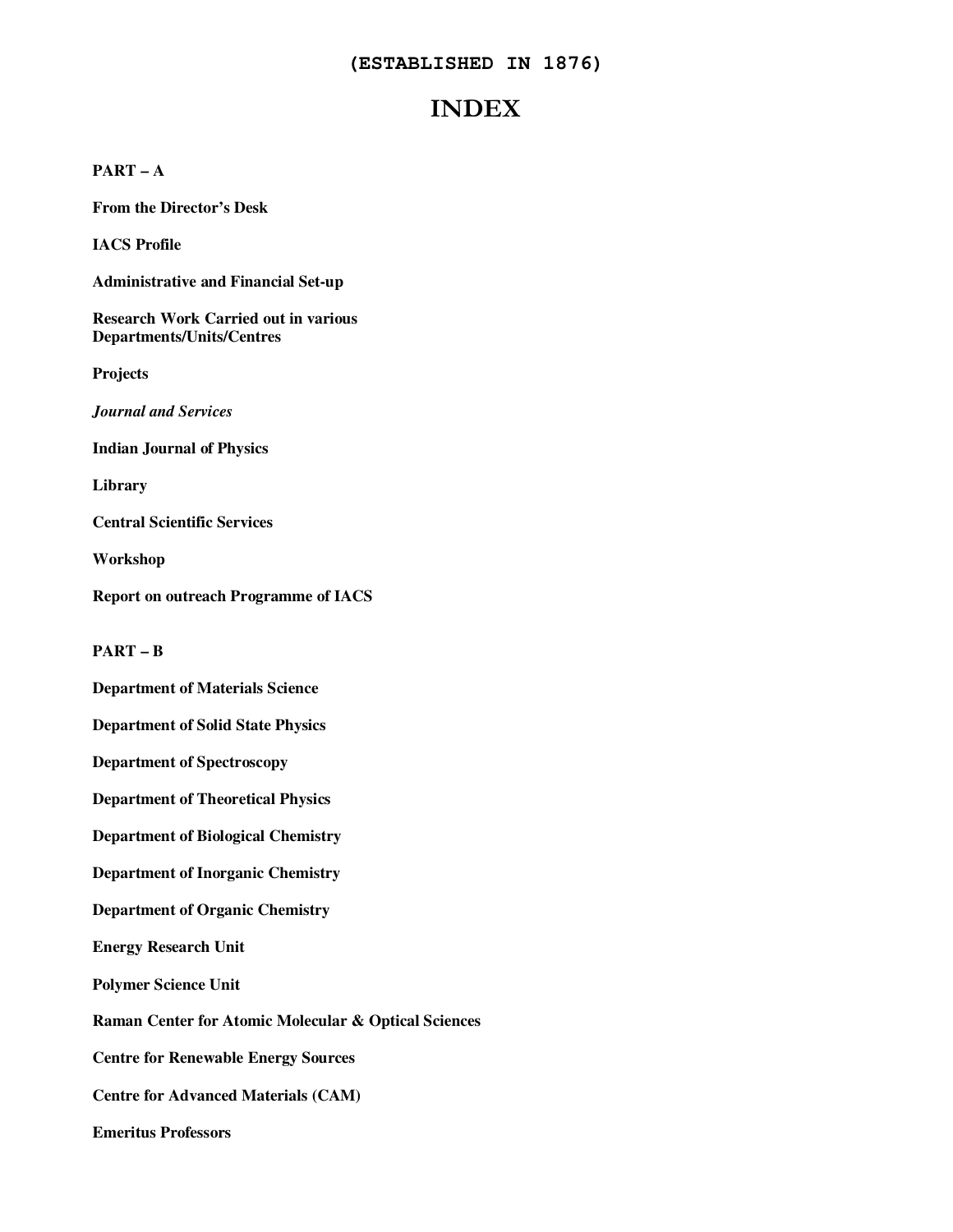## **Staff and Student Matters**

**Ph. D (Science) Degree Awarded to Research workers** 

**Research Publications in Peer Reviewed Journals** 

**Inter Departmental publications** 

**Paper published in Books** 

**Papers presented in Symposia/Conferences** 

**Staff strength as on 31 March, 2010** 

## **ANNEXURE**

**Annual Accounts** 

**Audit Report** 

**Budget** 

## **Figure 1 :**

| Govt. of West Bengal      | $4\%$ | ÷                 | Plan<br>Non-Plan | $Rs. 3.00$ crore<br>$Rs. 0.27$ crore  |
|---------------------------|-------|-------------------|------------------|---------------------------------------|
| Govt. of India            | 68%   | $\sim$ 100 $\sim$ | Plan<br>Non-Plan | $Rs. 52.10$ crore<br>$Rs. 2.00$ crore |
| <b>Sponsored Projects</b> | 28%   | $\sim$ 100 $\pm$  |                  | Rs. 22.65 crore                       |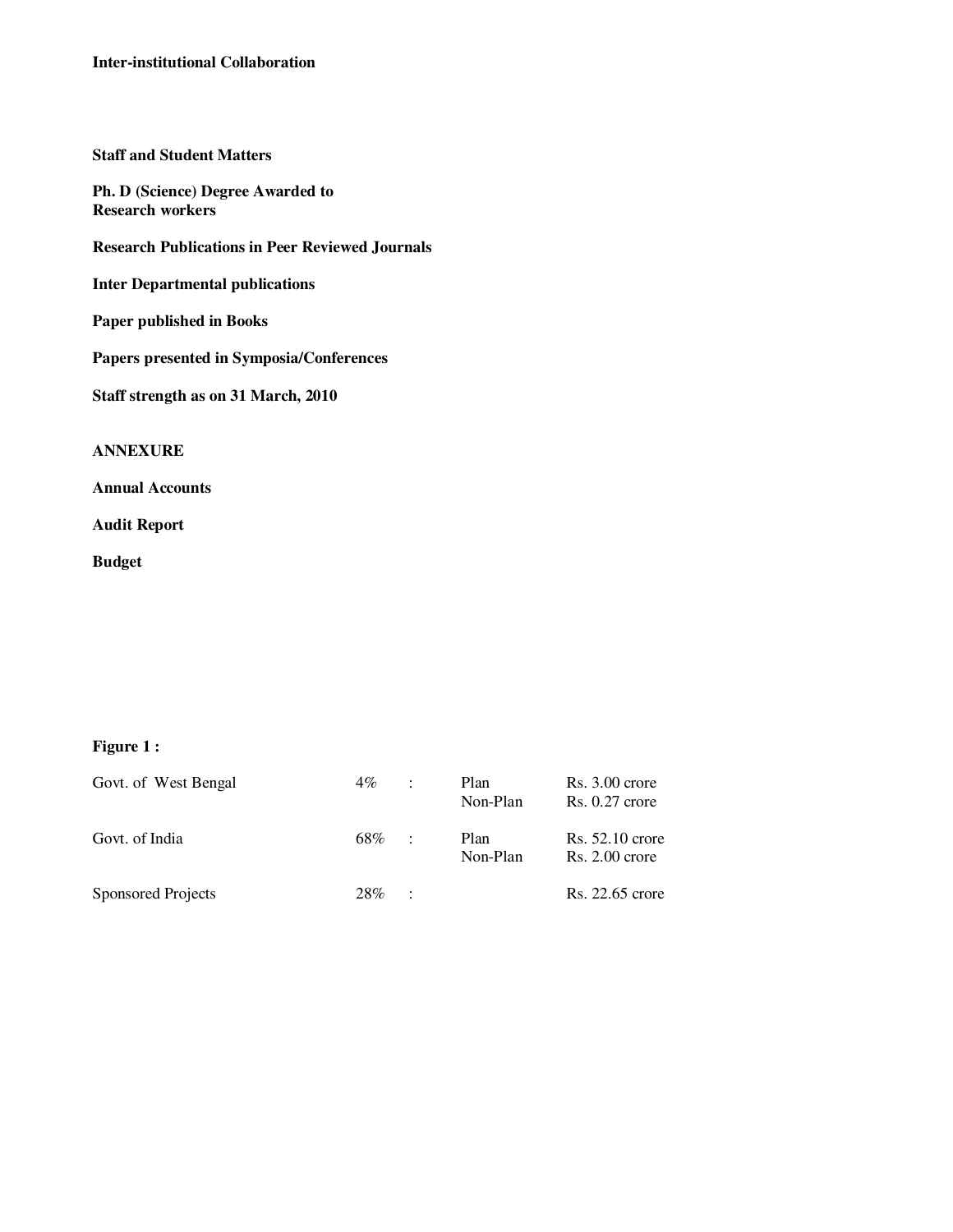#### **Governing Council : Composition and tenure**

Professor S.K. Joshi (Nominated by the Department of Science & Technology, Government of India)

Secretary to the Government of India or his nominee Department of Science & Technology

 Financial Advisor to the Government of India, Department of Science & Technology

Professor E V Sampathkumaran Department of Condensed Matter Physics & Materials Science Tata Institute of Fundamental Research & Professor H R Krishnamurthy Department of Physics Indian Institute of Science, Bangalore (Nominated by the Department of Science & Technology, Government of India for three terms)

Professor Raghavendra Gadagkar Centre for Ecological Sciences Indian Institute of Science, Bangalore  $\mathcal{R}$ Dr. K N Ganesh, Director Indian Institute of Science Education and Research, Pune (Nominated by the Council of IACS for three terms)

Professor C K Dasgupta Department of Biophysics Molecular Biology & Genetics University of Calcutta (Nominated by INSA for three terms)

Principal Secretary to the Government of West Bengal, Department of Higher Education

Professor Kankan Bhattacharyya, Director, IACS

Professor Shib Sankar Bhattacharyya (Elected from amongst the Academic Staff for one term)

Shri Somnath Roy (Elected from amongst the Administrative & Technical Staff for one term)

Ms. Shinjita Acharya (Elected from amongst the Research Fellows & Associates for one term)

Sri G S Mukherjee, Registrar (Acting) – Non Member Secretary

## **Finance Committee : Composition (Tenure – permanent)**

Chairman, IACS Director, IACS One Representative of Ministry concerned, GOI Professor Anandadeb Mukherjee, Trustee, nominated by the Council Principal Accountant General, Govt. of West Bengal Jt. Secretary, Deptt. Of Finance, Govt. of West Bengal (Invitee member)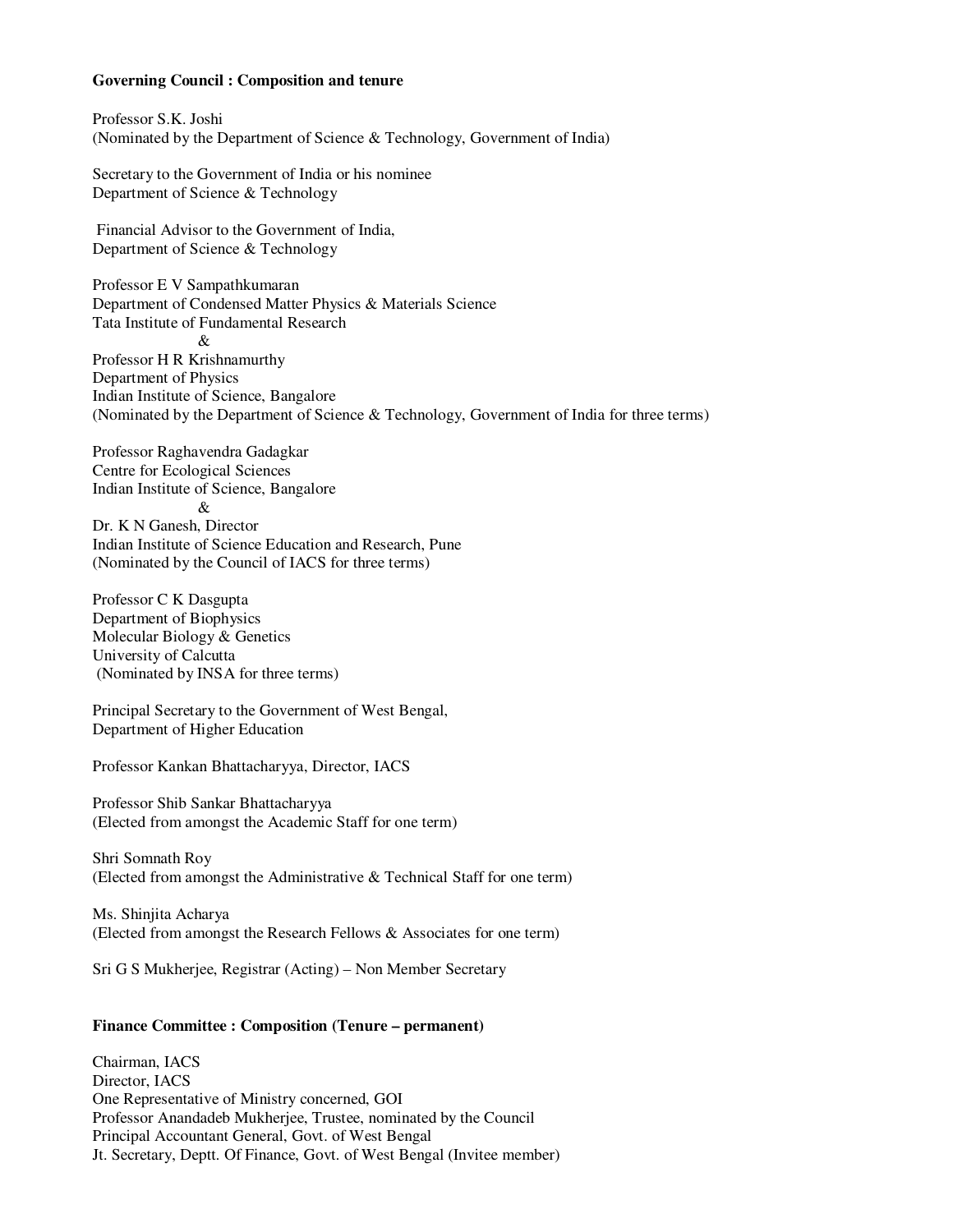## **Research Advisory Committee (Tenure – Three years)**

Professor S Dattagupta, Director, IISER, Kolkata Professor V Chandrasekhar, IIT, Kanpur Professor E D Jemmis, IISc., Bangalore Professor Ashutosh Sharma, IIT, Kanpur Professor N Chadrakumar, IIT, Chennai Professor S B Krupanidhi, IISc., Bangalore Professor Avinash Khare, Institute of Physics, Bhubaneswar Professor Pratima Sinha, Bose Institute, Kolkata Professor T K Chandrashekar, Director, RRL, Thiruvanthapuram Professor T K Chakraborty, IICT, Hyderabad Professor N Periasamy, TIFR, Pune Professor N K Ganesh, IISER, Pune Professor A Surolia, National Institute of Immunology, New Delhi Professor Ajay Kumar Sood, IISc., Bangalore Professor K Bhattacharyya, (Convener)

#### **Trustee :**

Professor S N Ghosh Professor S P Moulik Professor Anandadeb Mukherjee Professor Dipti Kumar Chattoraj Professor Bhabatarak Bhattacharyya

## **Editorial Committee for Annual Report (Tenure – One year)**

| Professor T Chakraborty | $\overline{\phantom{a}}$ | Chairman |
|-------------------------|--------------------------|----------|
| Dr. Indra Dasgupta      |                          | Member   |
| Dr. Kaushik Ray         |                          | Member   |
| Sri Somansu Sekhar Das  |                          | Convener |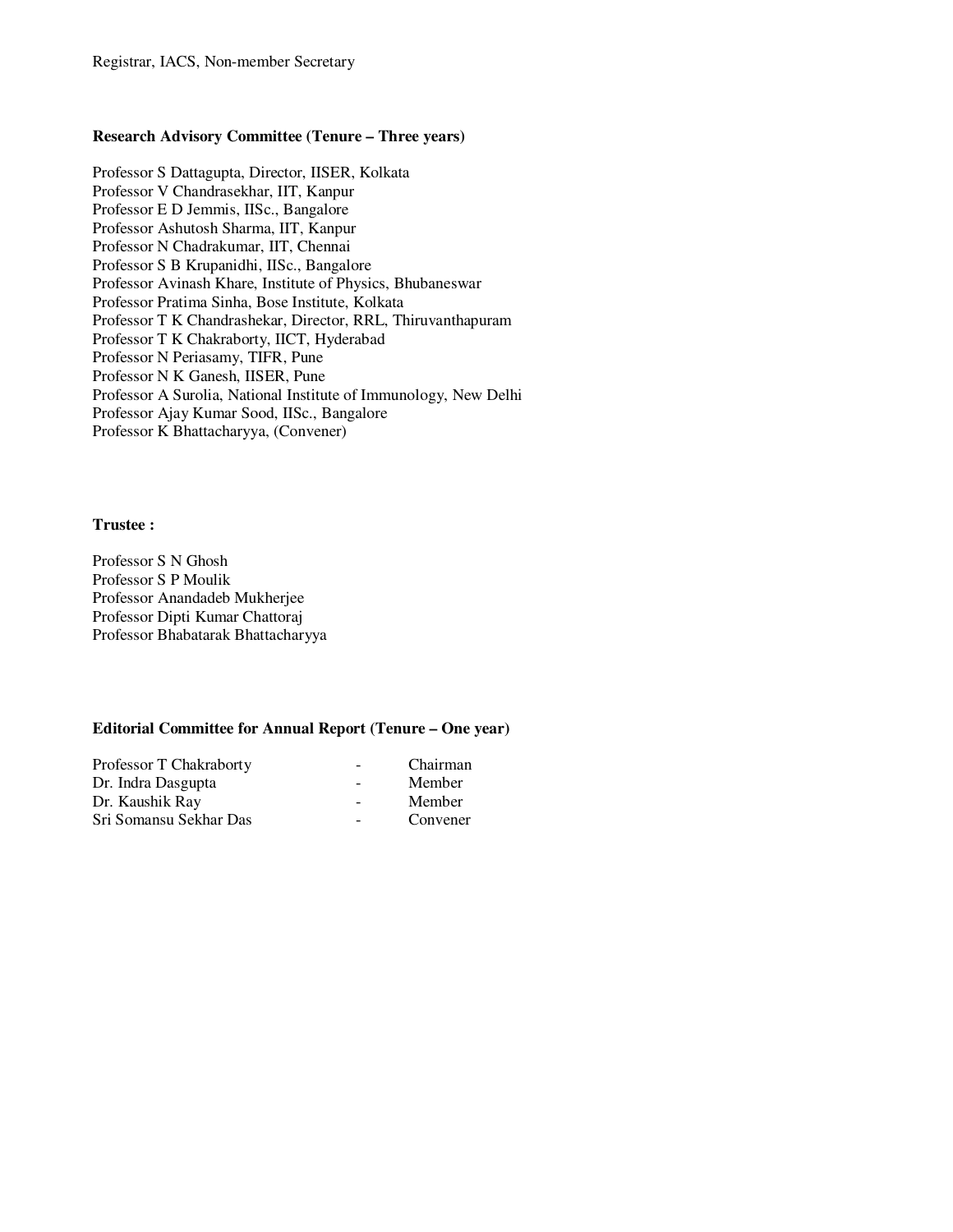## **GENERAL BODY**

### **GOVERNING COUNCIL MANAGEMENT COMMITTEE**

### **DIRECTOR**

**\_\_\_\_\_\_\_\_\_\_\_\_\_\_\_\_\_\_\_\_\_\_\_\_\_\_\_\_\_\_\_\_\_\_\_\_\_\_\_\_\_\_\_\_** 

**General Administration**<br>**Establishment Establishment** Solid State Physics<br> **Accounts** Spectroscopy **Accounts Spectroscopy**<br> **Engineering Section**<br> **Engineering Section** 

 **Registrar Heads of the Dept./Unit/Sections Theoretical Physics Biological Chemistry Inorganic Chemistry Organic Chemistry Physical Chemistry Energy Research Unit MLS Professor of Physics Unit Polymer Science Unit Centre for Theoretical Science Centre for Advanced Materials Centre for Renewable Energy Sources Raman Centre for Atomic Molecular & Optical Sciences Central Scientific Services Indian Journal of Physics Library Workshop** 

#### **Implementation of Right to Informational Act :**

The Association has been in pursuits of implementation of the provision of Right to Information Act enunciated by Govt. of India. Sri Amit Kumar Mazumder, Assistant Registrar and Sri Prabir Manna, Office Supdt. have been appointed as the Central Public Information Officer and Assistant Public Information Officer.

During the year under review, four requests have been received and accepted for which a sum of Rs. 40/- as Registration fees and Rs. 138/- as additional charges have been realized.

### **PERSONAL PROFILE :**

| Group       | No. of Scientific/<br><b>Technical staff</b> | Academic* | <b>Administrative Staff</b> |  |  |
|-------------|----------------------------------------------|-----------|-----------------------------|--|--|
| A           |                                              | 101       |                             |  |  |
| B           | 24                                           | $\sim$    |                             |  |  |
| $\mathbf C$ | 87                                           | $\sim$    | 59                          |  |  |
| D           |                                              | $\sim$    | 63                          |  |  |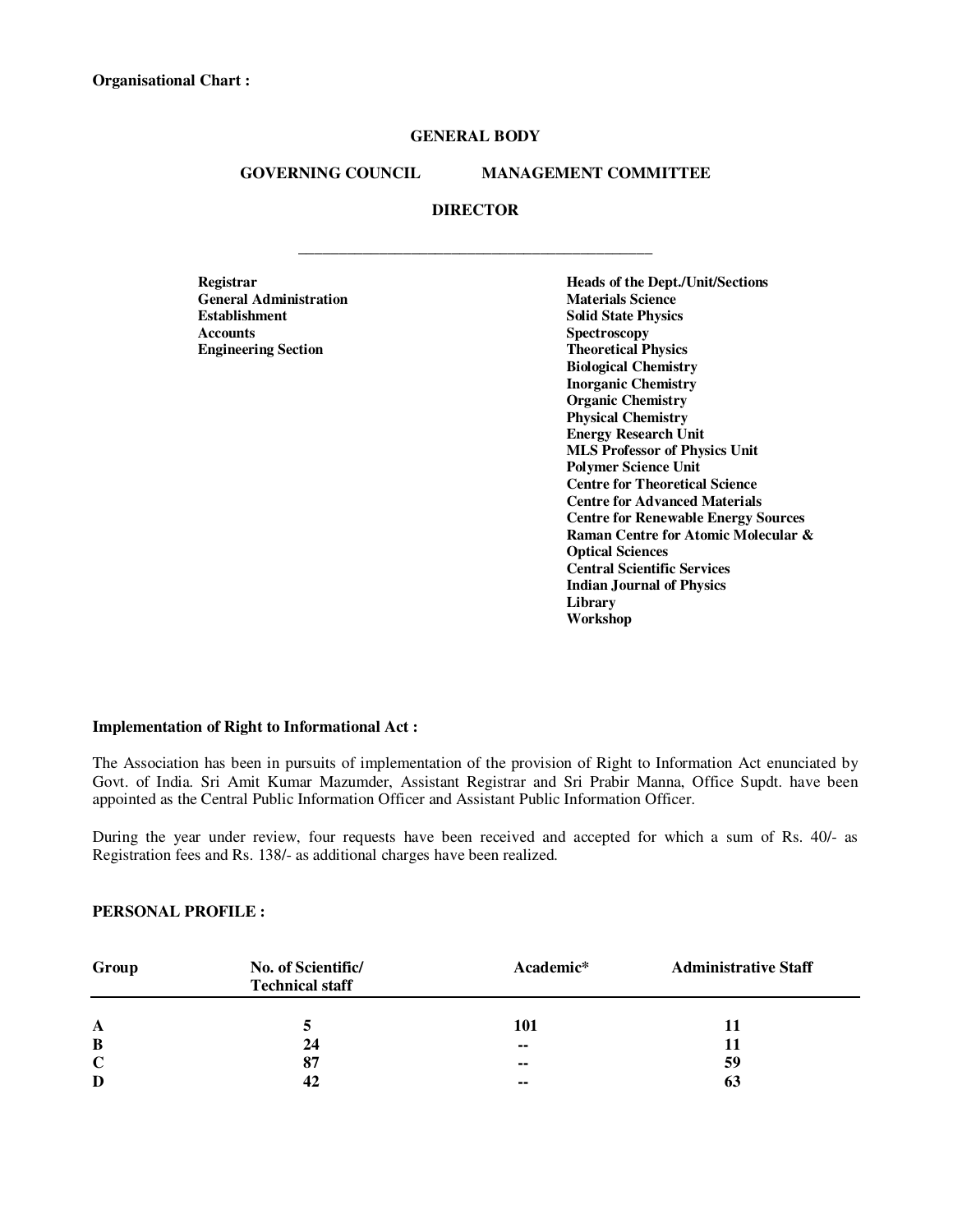#### **Implementation of the Official Language Policy in the Association**

During the financial year 2009-2010, the Association has successfully implemented Official Language Policy of the Government of India in full spirit. In order to ensure proper and effective implementation of the Official Language Policy in the Association, it has constituted an Implementation Committee and an Advisory Committee under the able Chairmanship of its Director Prof. Kankan Bhattacharya. The meetings of the committees were held periodically as per schedule. The Implementation Committee comprises of all internal members whereas the advisory committee besides some of the internal members also includes two external members; Mr. R.N.Saroj, Dy. Director (East), Hindi Teaching Scheme, and Mr.Praveen Kumar, Chief Official Language Manager, Allahabad Bank. With a view to meet the day to day need of work for implementation of the Official

Language in the Association, on the advice of the implementation committee a part-time Hindi Officer has been appointed. The part-time Hindi Officer is assisting the departments of the Association in drafting letters/office memorandums etc. in Hindi besides making some of the official forms bilingual in conformity with the Official Language Act 1963.

The Association had also managed to start a training program of Hindi courses in which so far 150 staff members have already received training of Praveen and Pragya courses under the able supervision of the Hindi Teaching Scheme, Department of Official Language, and Ministry of Home Affairs. All these staff members, who received above training, came out with good scoring of marks in their respective session ending examinations. The Association has also planned to provide training of Hindi Courses to 20 staff members during the session of July-November, 2010, in its training centre. During the year, Association has also celebrated its 3rd 'Rajbhasha Diwas' on 19th September, 2009 wherein Mr. Rakesh Kumar, Deputy Director (East), Rajbhasha (Hindi) Implementation, was invited as the Chief Guest of the function. The function was accomplished with multi-cultural activities and programs like songs, recitations and essay competitions participated by our staff and scholars. The whole hearted participation of the staff and scholars made the function a

gorgeous and marvelous. The Association further expects better participation of its staff members in future, and also hopes full co-operation of the Government in this regard to implement the policy with more determination in the coming years.

### **STATUS OF RESERVATION FOR SC/ST/OBC/PHYSICALLY DISABLED PERSONS.**

Consequent upon adoption of the principle of reservation for SC/ST/OBC/PWD by the Governing Council, the Association has been following the policy of the Government in the matter of the recruitment of Academic and Non-Academic staff.

A brief statement in regard to the recruitment in the post of reserved categories till 31st March, 2010 is appended below:

| Category     | <b>Identified</b> | No. of post No. of vacancy<br>available | filled up | No. of post No. of post<br>advertised | No. of post<br>to be advertised | Post to be filled up<br>against future vacancy |
|--------------|-------------------|-----------------------------------------|-----------|---------------------------------------|---------------------------------|------------------------------------------------|
| Group A      | 08                | 08                                      | 02        |                                       | 06                              | -                                              |
| Group B      | 14                | 11                                      | 08        | 02                                    | 01                              | 03                                             |
| Group C      | 62                | 38                                      | 29        | 07                                    | 02                              | 24                                             |
| Group D      | 53                | 29                                      | 29        |                                       |                                 |                                                |
| <b>TOTAL</b> | 137               | 86                                      | 68        | 09                                    | 09                              | 27                                             |

Note: After implementation of 6th CPC's report future vacancies of Group D category are deemed to have been abolished, hence identified unfilled vacancies need not be marked as "to be filled up gainst future vacancy.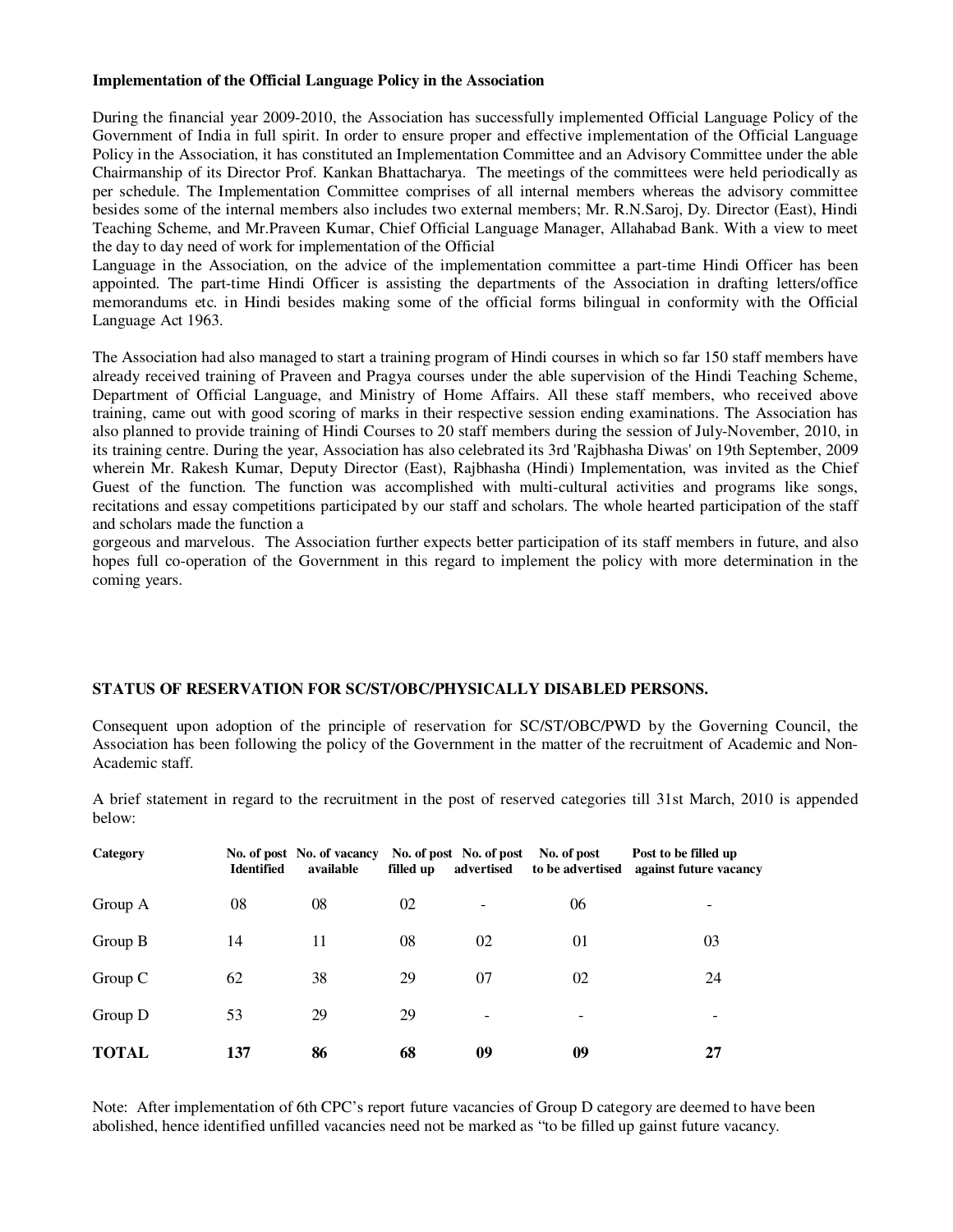## **ENDOWMENT LECTURE FOR THE PERIOD FROM APRIL 2009 TO MARCH 2010**

| Sl.No.           | <b>Date</b> | <b>Title</b>                                                       | <b>Speaker</b>             | of<br><b>Name</b><br>the  |
|------------------|-------------|--------------------------------------------------------------------|----------------------------|---------------------------|
|                  |             |                                                                    |                            | Lecture                   |
| 1.               | 07/10/2009  | Computation & the Nano-Bio-Med                                     | Professor Michael L        | M.L. Sircar               |
|                  |             | Forntier :- Challenges for the next                                | Klein                      |                           |
|                  |             | decade and beyond                                                  |                            |                           |
| 2.               | 03/11/2009  | Tuned to change Diffuse Scattering                                 | Professor S.K. Joshi       | K.<br>Banerjee            |
|                  |             | to Correlated Electrons                                            |                            | Memorial Lecture          |
| 3.               | 10/11/2009  | Experiments<br>exchange<br>the<br>on                               | Professor J. Kirschner     | Coochbehar                |
|                  |             | correlation hole in solids                                         |                            | Professorship             |
|                  |             |                                                                    |                            | Lecture                   |
| $\overline{4}$ . | 09/12/2009  | <b>Studies</b><br>Molecular<br>Beam<br>of                          | Professor Y.T. Lee,        | C.V.<br>Sir<br>Raman      |
|                  |             | <b>Dynamic Photochemical Processess</b>                            | NL                         | <b>Memorial Lecture</b>   |
| 5.               | 07/01/2010  | Reminiscenes about My Professor                                    | Professor T.P. Das         | $M_{\cdot}$<br>N.<br>Saha |
|                  |             | from 1952-'56-Beginning Stage of                                   |                            | <b>Memorial Lecture</b>   |
|                  |             | Research in India in Nuclear                                       |                            |                           |
|                  |             | <b>Magnetic Resonance</b>                                          |                            |                           |
| 6.               | 21/01/2010  | <b>Chemistry in Containers</b>                                     | Professor<br>$V_{\cdot}$   | M.N.<br>Saha              |
|                  |             |                                                                    | Ramamurthy                 | Memorial Lecture          |
| 7.               | 29/01/2010  | Phase<br>Transitions<br>Structural<br>$\mathbf{r}$                 | Srikumar<br>Dr.            | Homi<br>Bhabha            |
|                  |             | Discrete & Continuous                                              | Banerjee                   | Lecture                   |
| 8.               | 03/02/2010  | Exploratory<br>research<br>in                                      | Professor<br>H.            | M.L.<br>Sircar            |
|                  |             | Photoscience :<br>'Laser<br>Tsunami                                | Masuhara                   | <b>Memorial Lecture</b>   |
|                  |             | Manipulation' of Single living cells                               |                            |                           |
|                  |             | and 'Laser Trapping Crystallization                                |                            |                           |
| 9.               | 16/02/2010  | of molecules                                                       | Professor<br>Subhash<br>C. | Kissen                    |
|                  |             | Apoptotic Agents : Can we use<br>those for Breast and Colon Cancer | Basu                       | Joy<br>Mukherjee          |
|                  |             | treatment                                                          |                            | <b>Endowment Lecture</b>  |
| 10.              | 18/02/2010  | Science & Poetry - Reflection of                                   | Professor P. Agrawal       | R.L.<br>Mitra<br>Dr.      |
|                  |             | Creativity                                                         |                            | Professorship             |
|                  |             |                                                                    |                            | Lecture                   |
| 11.              | 18/03/2010  | Electric Field Effects on Structure &                              | Professor N. Ohta          | S.C.<br>Professor         |
|                  |             | Dynamics at the Electronically                                     |                            | Sircar<br>Memorial        |
|                  |             | Excited States of Molecules and                                    |                            | Lecture                   |
|                  |             | <b>Clusters</b>                                                    |                            |                           |

## **Post-B.Sc. Integrated Ph.D Programme in Chemical Sciences :**

This programme was launched since academic session 2005-06 as a joint academic venture between S N Bose National Centre for Basic Sciences and IACS. The primary objective of this programme is to offer research oriented multidisciplinary courses in Chemical Sciences for the first two years as a part of requirement for M.Sc. degree awarded by West Bengal University of Technology, followed by admission of the students to Ph.D programme under various department s of the institute. For details we refer to the IACS website.

From August 2009, S N Bose National Centre for Basic Sciences has opted out of this academic joint venture. During the year eight students have successfully completed their two years M.Sc. degree in Chemical Sciences and out of them seven have joined IACS as Junior Research Fellow. Moreover, after successful clearance of a National level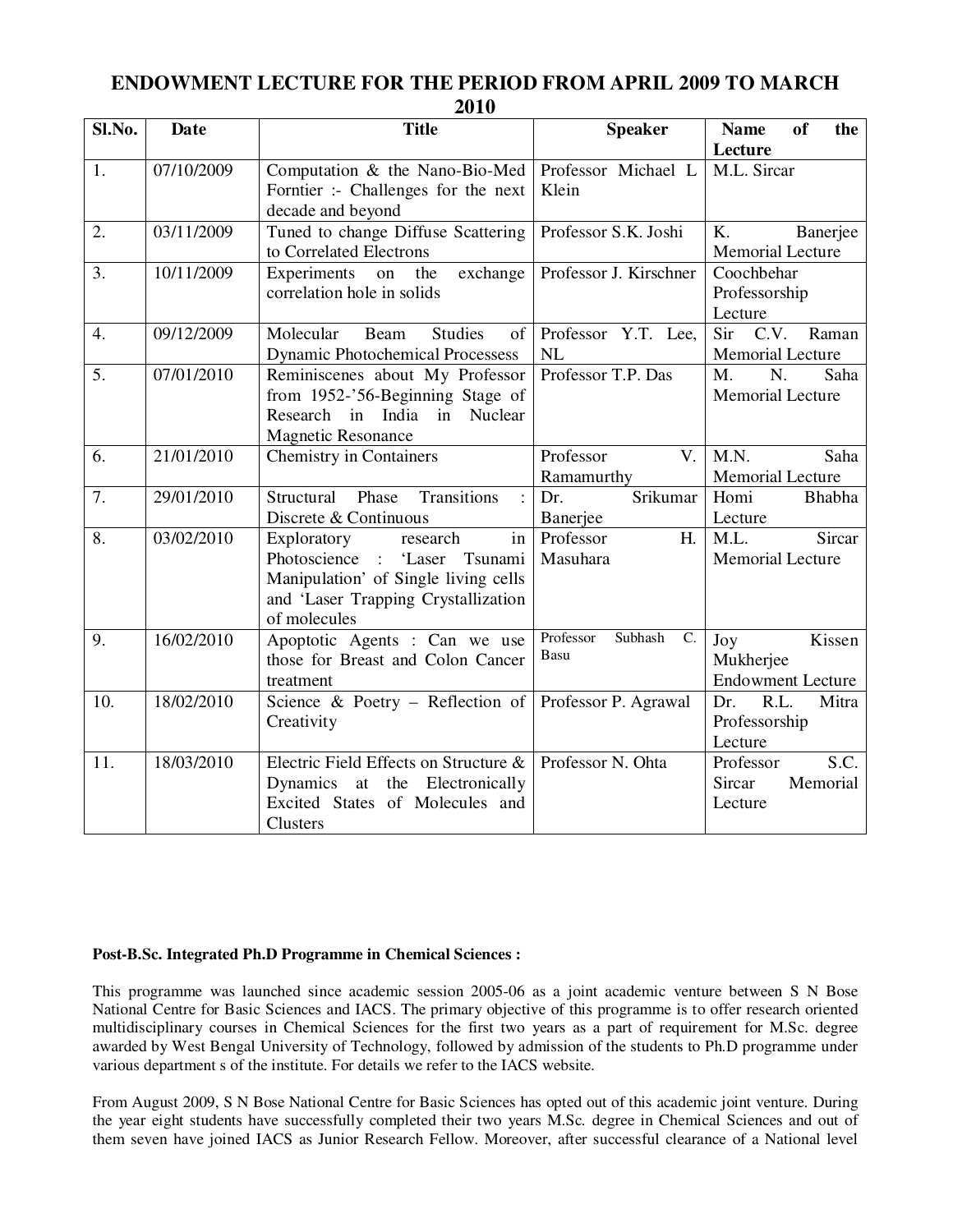written test and interview four students got admitted to this programme in the year 2009-10 out of nearly 477 applicants but finally the opted out of the programme.

#### **MISSION PROGRAMME FOR TECHNOPRENEURSHIP**

During the year 2009-10, the activities of the Mission Programme for Technopreneurship have been continued to promote innovation under the Division of Industrial Cooperation & Technology Management (DICTEM). As with the previous year the Division has served as the implementing platform for the Intellectual Property Facilitation Consortium of DST institutes in Kolkata. Noteworthy achievements attained were as following:

- Expansion and consolidation of Integrated Monitoring and Information System in which offline server based data searching web based tool has been designed and data can be searched using patent No, Inventor's name, Year of Publication and keywords from the Claims and Abstract.
- Execution of the IPR Policy of IACS by achieving an increase in number of patents being filed, viz., International Patent filing, Patent Indian Prosecution, new patent filing, US patent prosecution assistance and more patent applications are in pipeline to be filed at India and abroad.
- Complete implementation of online data transfer for inventors of IACS through IPFC website (http://www.ipfckol-tifac.org), which contains the online IP submission form, through which the interested inventors can submit their query and a self-generated mail containing the confidential information is posted to ipfc.tifac@gmail.com, therefore achieving an online interface through which the scientists can interact with the Division.
- Value added patent informatics and patentability analysis by subject wise categorization based on claim based searches and International Patent Classifications (IPC).
- The Division lent support to a request for prosecuting the trademark registration for the IACS logo for the purpose of signing co-publishing agreements. The IACS logo has been applied for Service Mark under class13, 61 and 62 of The Indian Trademark Act, 1999.

| <b>Assignee</b>                                                                                       | <b>Title of Patent</b>                                                    | <b>Inventors</b> | <b>Status of Application</b>            |
|-------------------------------------------------------------------------------------------------------|---------------------------------------------------------------------------|------------------|-----------------------------------------|
| Indian Association for                                                                                | Transition<br>doped<br>metal                                              | N. Pradhan,      | <b>International Patent Application</b> |
| Cultivation<br>of<br>the<br>Science (sole)                                                            | semiconductor nanocrystals                                                | N.R. Jana,       |                                         |
|                                                                                                       |                                                                           | D. D. Sarma      |                                         |
|                                                                                                       | Indian Association for Non-toxic, water-soluble<br>and                    | N.R. Jana,       | <b>International Patent Application</b> |
| Cultivation<br>of<br>the<br>Science (sole)                                                            | functionalized<br>transition<br>metal<br>doped semiconductor nanocrystals | N. Pradhan,      |                                         |
|                                                                                                       | and a process of preparation<br>thereof.                                  | D. D. Sarma      |                                         |
| Indian Association for                                                                                | Formulation<br>comprising                                                 | M Ray            | <b>Patent Prosecution</b>               |
| Cultivation<br>of<br>the<br>(first)<br>Science<br>and<br>Innovations<br>Lifecare<br>Pvt. Ltd (second) | nanoparticles of methylglyoxal<br>conjugates                              | A. N. Mitra      |                                         |
| Indian Association for Cationic<br>Cultivation<br>the<br>Science (sole)                               | <b>Based</b><br>Morpholino<br>of Antisense Agent                          | S. Sinha         | Provisional Application                 |
|                                                                                                       | Indian Association for A visual detection method of a                     | A. Sarkar, S.    | Provisional Application                 |

#### **Patents Filed:**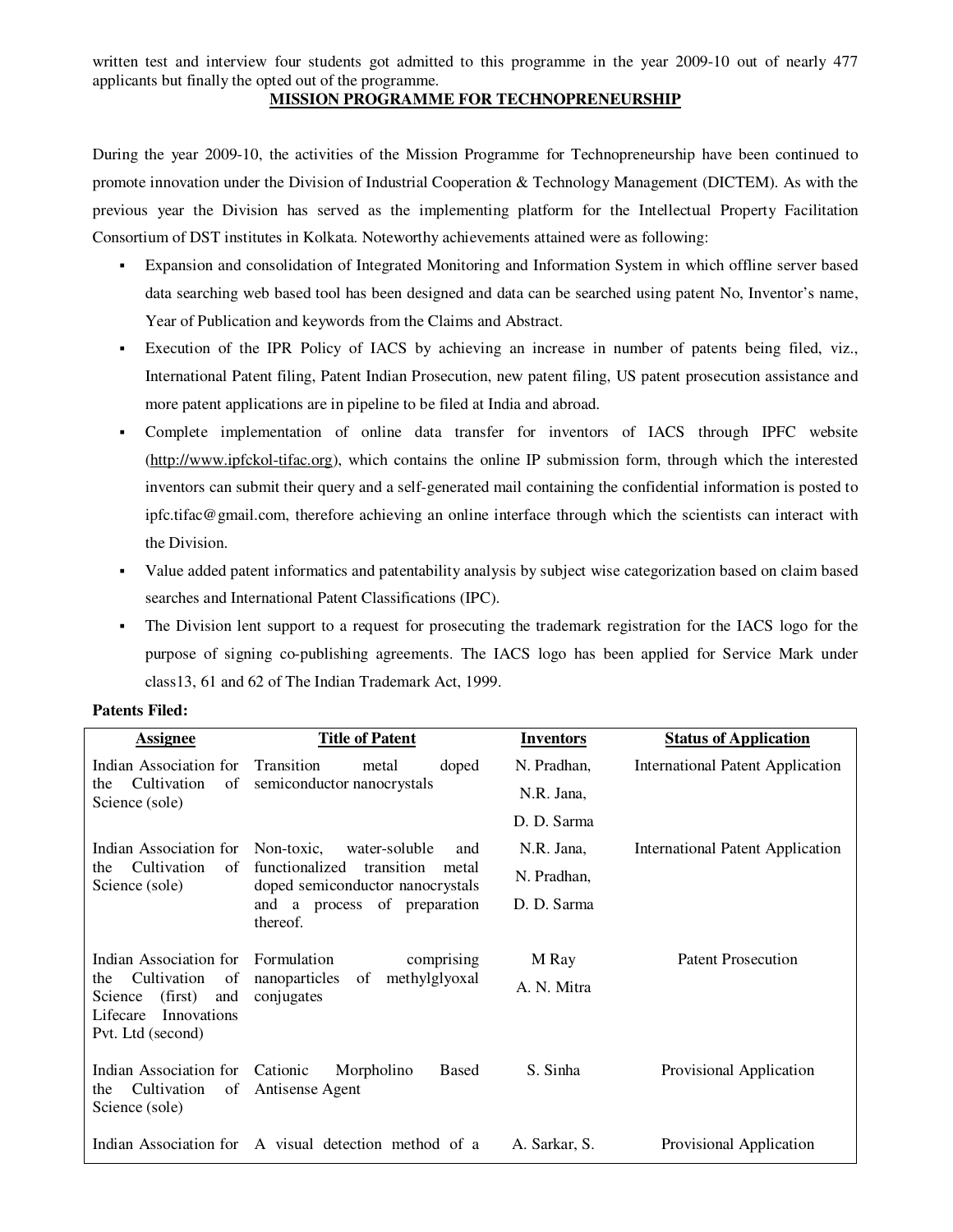the Cultivation of Science (sole) protein using gold nanoparticles generated in situ and a kit thereof Sawoo, N. Ray

IPFC has shared its expertise and resources to prepare patent search reports in response to specific requests from members of scientific community. Further more an information booklet has been drafted comprising a brief introduction to all the established IPRs, procedures for procuring different types of Intellectual Property Rights in India and elsewhere, drafting of IP applications, license agreements, confidentiality clauses, and Patenting forms and an extensive list of internet resources. An ambitious project of generating periodic E-newsletters highlighting current IP news would be shortly initiated to familiarize all scientists and researchers with the updates of Intellectual Property Rights.

## **Summer School:**

To create awareness in higher science education and also to generate human resource in basic sciences, the Indian Association for the Cultivation of Science started a Summer School on basic sciences for school leaving students in the year 1999. In the line of the previous years, Department of Theoretical Physics took the initiative to organize the "XIth I.A.C.S. Summer School on Basic Sciences, 2009" during the month of April-May, 2009. Total eighty seven participants were registered their names for attending the "XIth I.A.C.S. Summer School on Basic Sciences, 2009". Eminent Scientists from various institutes delivered series of lectures in different basic areas of Physics, Chemistry, Mathematics and Biology.

The format of the school was :

- 1. Lecture course on basic subjects and on frontier areas.
- 2. Special lectures on diverse topics.
- 3. Interactive sessions with the students and science film show.

Through interactions with the students great enthusiasm to study basic sciences was observed at the end of the school. Convener of the I.A.C.S. Summer School on Basic Sciences, 2009 was Prof. Soumitra SenGupta, Dept. of Theoretical Physics, IACS.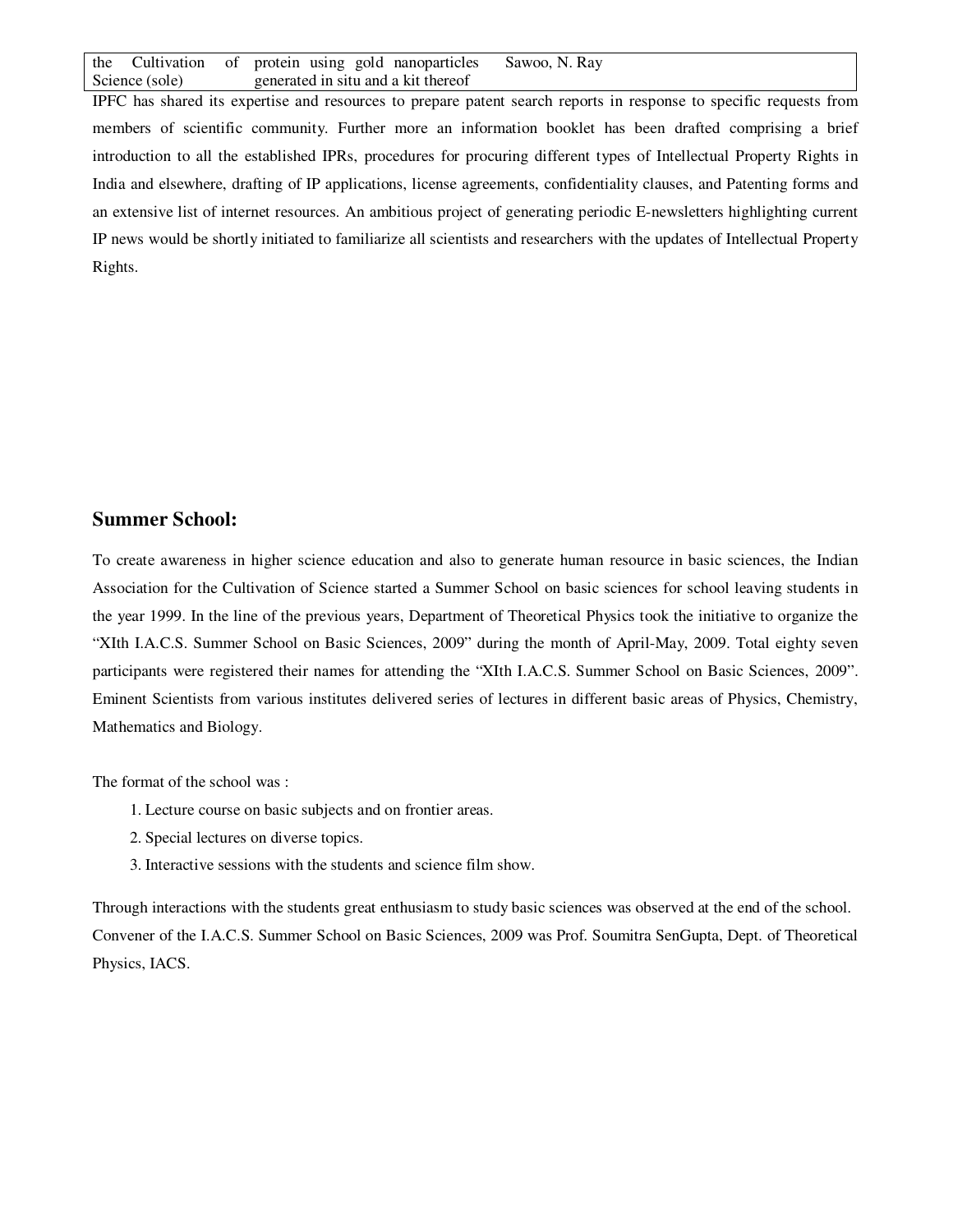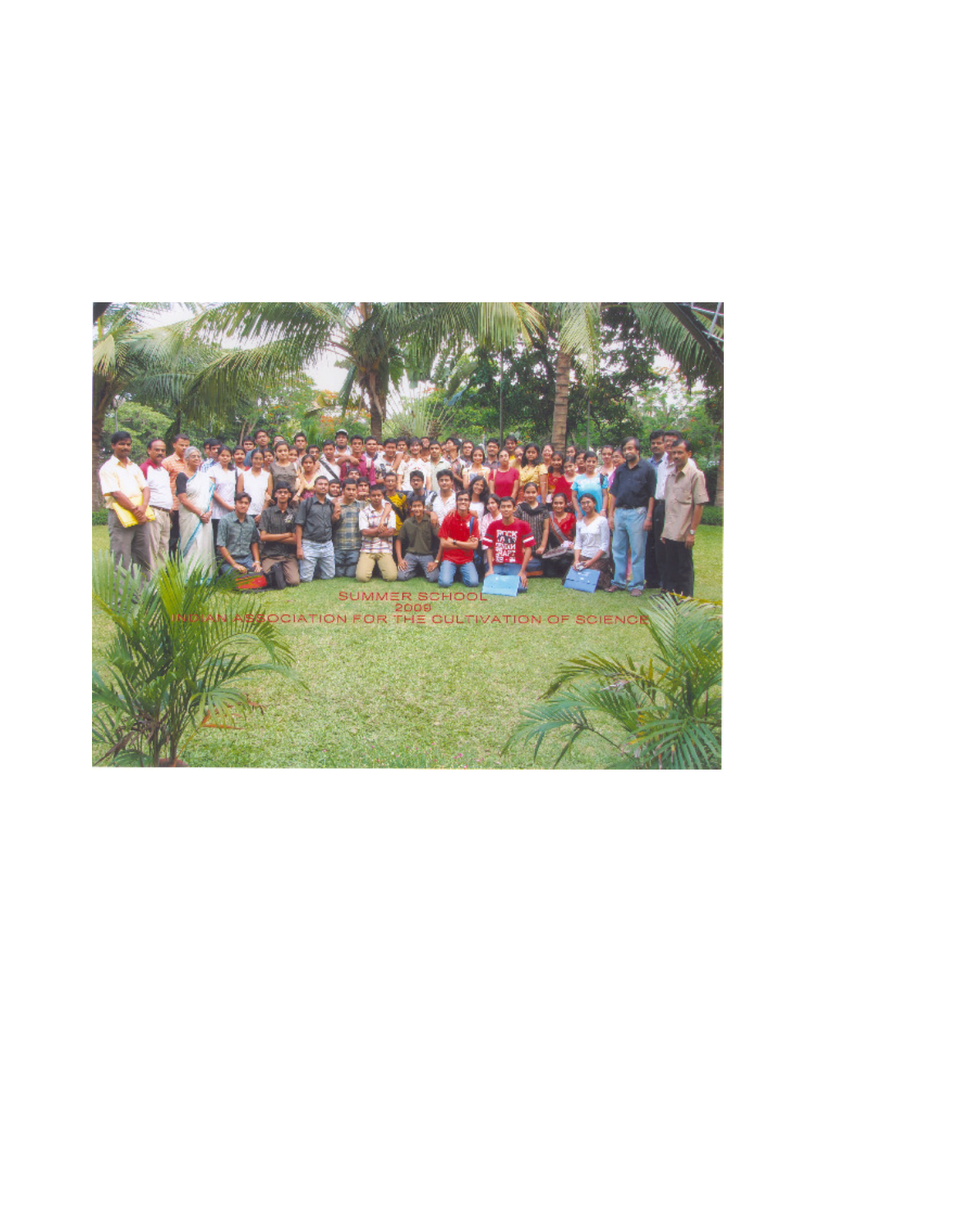# **STAFF STRENGTH AS ON 31ST MARCH, 2010**

### DIRECTOR & HIS STAFF

K Bhattacharyya, Director S Deoghuria, Senior System Analyst G S Mukherjee, Secretary to Director's Directorate

### **CANTEEN**

S K Ghosh, Manager-cum-Salesman B Sardar, Washboy-cum-Bearer (NHS-3) S Mondal, Washboy-cum-Bearer (NHS-3) S Mitra, Washboy-cum-Bearer (NHS-3) S Barua, Helper D T Bera, Group C B Barik, Group C

### CENTRAL SCIENTIFIC SERVICES

S Dhall, Office Supdt.-I S Khatua, Tech. Officer-II C Chakraborty, Tech. Officer-II S Bose, Tech. Officer-I R Hazra, Tech. Officer-I P Dasgupta, Tech. Officer S Maji, Tech. Officer P Sinha, Tech. Officer S Choudhury, Tech. Supdt.-I S K Sinha, Tech. Supdt. P K Das, Tech. Supdt. B N Mondal, Tech. Supdt. A K Roy, Tech. Supdt. G K Manna, Tech. Supdt. S S Roy, Tech. Supdt. D Chakraborty, Tech. Supdt. A K Chakrabaorty, Tech. Assistant B M Mondal, Helper D

#### THEORETICAL PHYSICS

T K Moulik, Asst. Registrar-I B Ghosh, Asst. Registrar S K Mukherjee, Tech.Supdt. S Balti, Tech. Assistant A S Mandal, Tech.Assistant B B Dorji, Group C

#### MLS PROFESSOR'S UNIT

U Chakraborty, Office Supdt. S Chakraborty, Tech. Supdt. S K Sarkar, Tech. Assistant B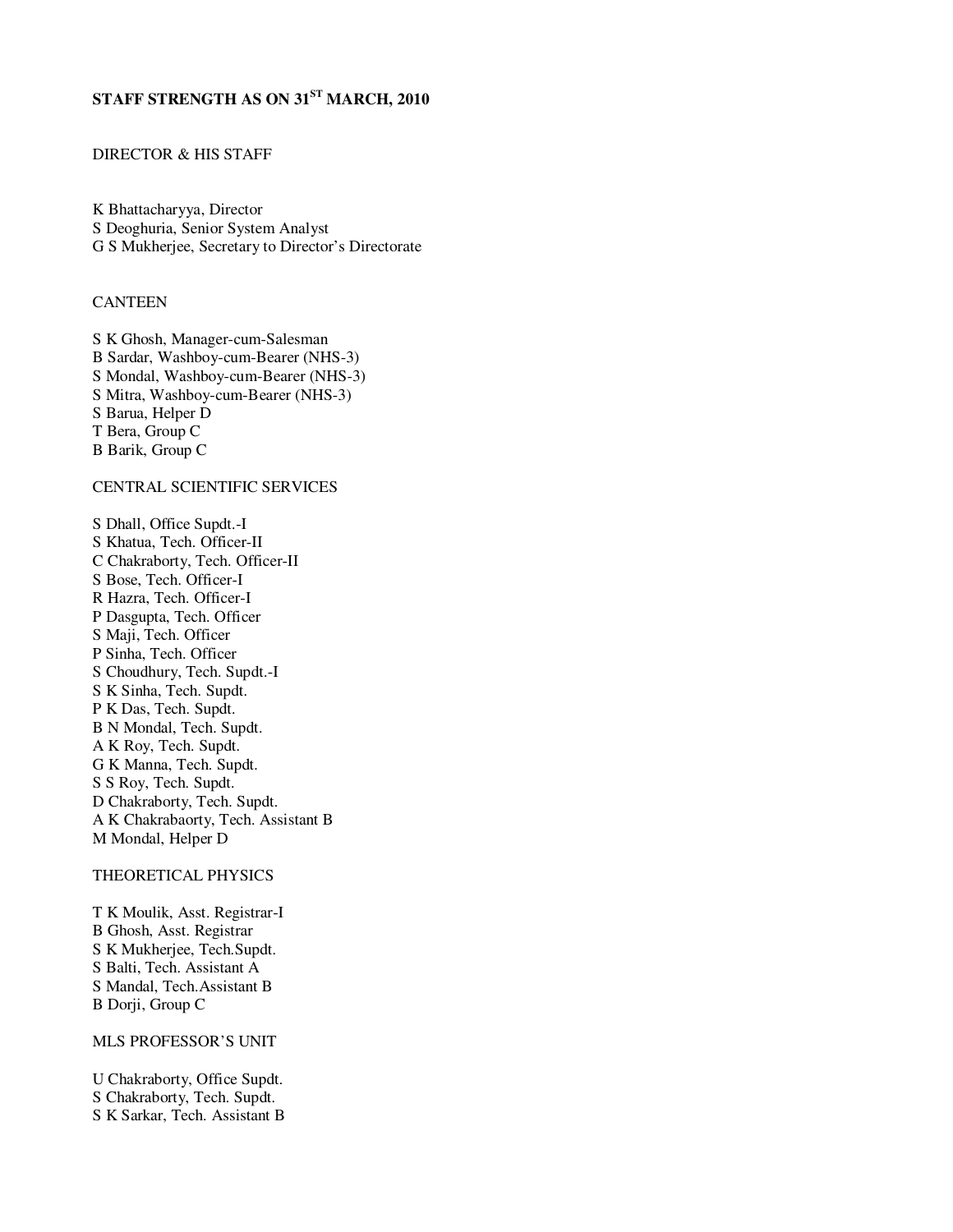#### PHYSICAL CHEMISTRY

 K K Dutta, Asst. Registrar-I M Bhattacharyya, Office. Supdt. A K Dasgupta, Tech. Supdt.-I S Sinha, Tech. Supdt. J Mondal, Tech. Assistant B B Chandra, Tech. Assistant B

#### LIBRARY

M Banerjee, Librarian C K Das, Asst. Librarian-I A Das Gupta, Asst. Librarian S Roy, Asst. Librarian A K Sardar, Asst. Registrar-I T K Mukherjee, Doc. Supdt.-I S K Dutta, Doc. Supdt.-I S Roy Choudhury, Doc. Supdt.-I R Roy, Sr. Doc. Assistant S Chongder, Sr. Doc. Assistant S B Misra, Sr. Doc. Assistant G Pal, Doc. Assistant B Dafadar, Sr. Doc. Assistant S K Chandra, Doc. Assistant

#### WORKSHOP

S Bandyopadhyay, Workshop Supdt.-II S Majumdar, Tech. Supdt. P Nayak, Office Supdt. S Bose, Sr. Technician S K Modak, Tech. Supdt.-II (Retd. on 31.01.2010) T Maity, Sr. Technician K M Maity, Tech. Supdt.-II B Ghosh, Sr. Technician, (Retd. on 31.01.2010)<br>B Prasad, Tech. Supdt.-II P Tarafdar, Sr. Technician S K Bose, Tech. Supdt.-I R Kumar, Sr. Technician A K Mallik, Tech. Supdt.-I P K Rana, Sr. Technician N K Roy, Tech. Supdt.-I P Das, Sr. Technician A Manna, Tech. Supdt.-I S K Pal, Sr. Technician N Ganguly, Tech. Supdt.-I D S Yadav, Sr. Technician<br>
B Pal, Tech. Supdt. S Basu, Sr. Technician<br>
S Basu, Sr. Technician D Mitra, Tech. Supdt. P Debnath, Helper D S S Prasad, Tech. Supdt. B Saha, Helper D H Dutta, Tech. Supdt. P Mondal, Helper D S Mallick, Tech. Supdt. M Saha, Helper D S Halder, Tech. Supdt. D Banerjee, Helper D J N Ghosh, Tech. Supdt. G Das, Helper D S Mistry, Tech. Supdt. K Karan, Helper D T D Biswas, Group C

P Tarafdar, Sr. Technician S Basu, Sr. Technician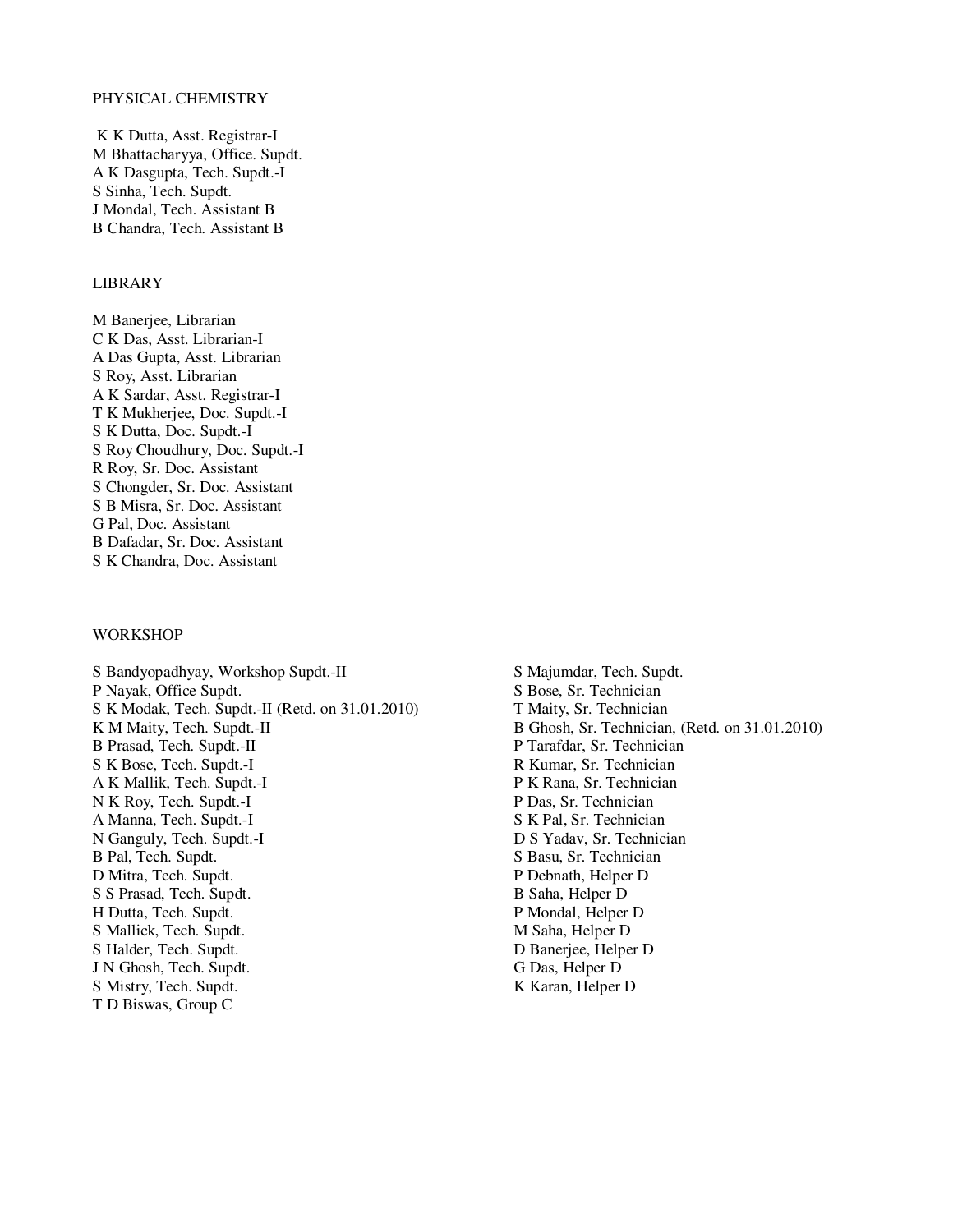#### ADMINISTRATION

Debasish Bandopadhyay (Resigned on November, 2009) Narayan Ch. Das Roy (Retd. on 31.01.10)<br>Suiov Kr. Mukhopadhyay Ananda Pal Sujoy Kr. Mukhopadhyay Tarun Kumar Kabasi **Srikanta Sahoo** Sambhu Nath Moulick **Arup Kr.** Saha Subrata Roy Gautam Chatterjee Subir Nath P.P.Chakraborty Amit Kr. Majumdar Samaresh Saha Prabir Manna **Swapan Mukhopadhyay** Amalendu Roy Subrata Ghosh Mritunjoy Mukherjee Arun Dutta Sujit Kr. Biswas Pabir Goon Buddhadev Sarkar Apu Chakraborty Prasanta Kr. Kundu Debatosh Majhi Somansu Sekhar Das Saswati Bhattacharya (Saha) Tapan Sardar Madhusudan Sarkar Ajoy Kr.Nandy Aparna Chakraborty Pranab Ch. Kar Sweta Kishore Behura **Biplu Barua** Biplu Barua Aparna Das Goutam Chakraborty Soumik Mirta<br>
Soumen Seal<br>
Raj Kumar Routh<br>
Raj Kumar Routh<br>
Raj Kumar Routh<br>
Raj Kumar Routh Soumen Seal<br>
Pratima Ghosh Dastidar (Retd. on 30.09.09) P.K.Roy Pratima Ghosh Dastidar (Retd. on 30.09.09) Ram Gopal Sharma (Retd. on 31.03.10) Dilip Paul (died on Durga Prasad Gimire Subodh Mondal Narayanji Jadav Gautam Chakraborty Prabir Kr. Guria Prabir Kr. Guria Sailendra Nath Das (Retd. on 31.05.09) Nirmal Majumder Atul Adhikari Sonai Sardar Adikanda Behura Sakhi Mondal **Harikishan Rai** Rakesh Kr. Balmiki Amit Kr. Harijan Joy Singh Balmiki **Munna Balmiki** Munna Balmiki Ramesh Ch. Balmiki Amar Singh Harijon Anil Harijon Ramesh Ch. Harijon Soumendra Nath Bose Amit Kumar Sarkar Rajiv Debnath Dibakar Majumdar Dibakar Majumdar Arup Dhar Chandan Goswami Shib Sankar Basu Sibu Chatterjee Haradhan Majumdar Kalidas Mondal Basudev Bag Susanta Kr. Paul Nikunjalal Bera (Retd. on 30.04.09) Sankar Mitra Parimal Ghosh Bimal Paul Sanat Adak Ajit Kr. Bose

### POLYMER SCIENCE UNIT

Suhrit Ghosh Somnath Roy Arun Kr. Nandi Champa Bag (Pal) Nityananda Naskar Satinath Pal Amit Kr. Chakraborty Siddhartha Mistry

Shovon Mallick Ramesh Ch. Ghosh

Tarun Kr. Mandal Panchu Gopal Chakraborty Sudip Malik **Rajendra Prasad Mondal**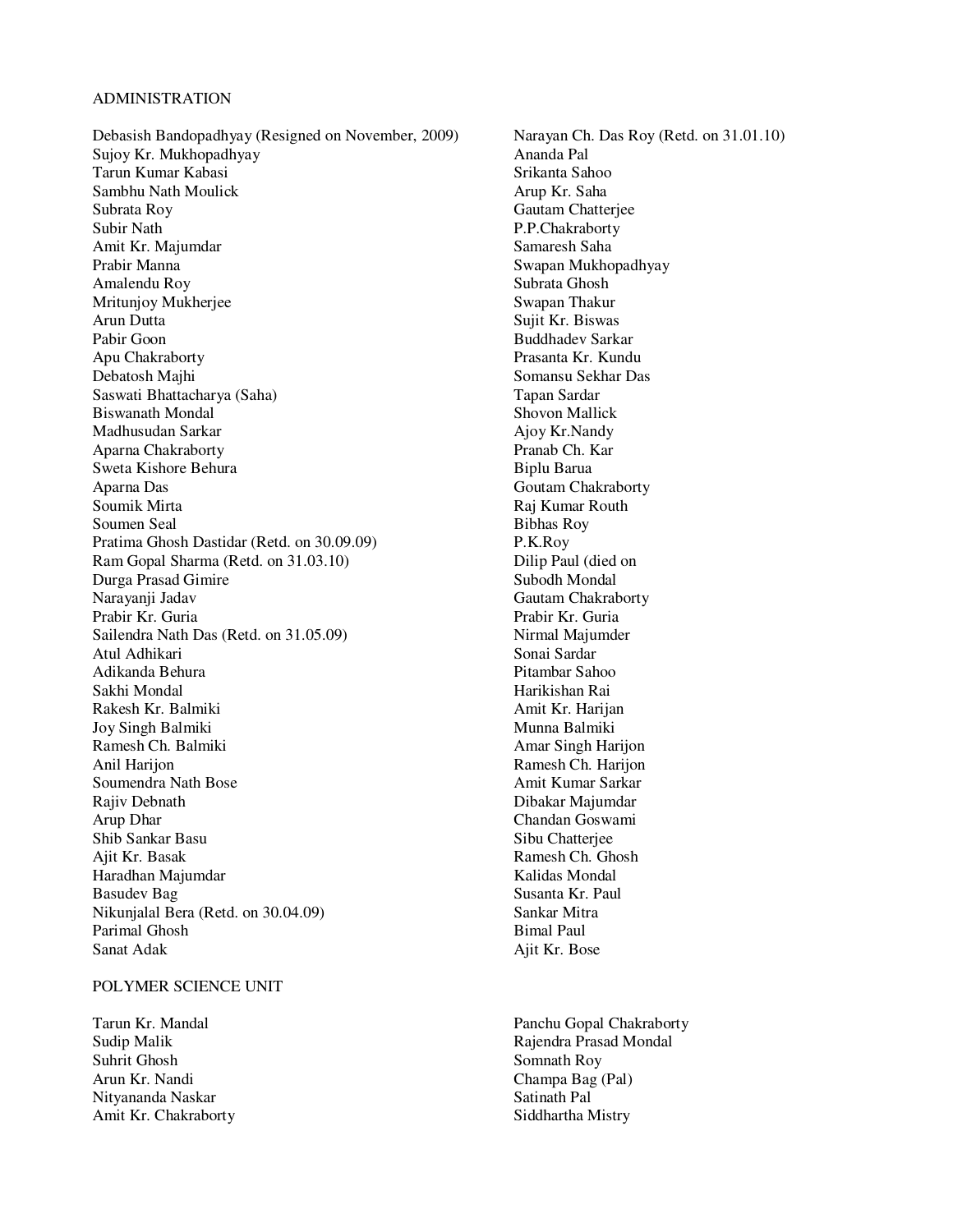#### INDIAN JOURNAL OF PHYSICS

Adhir Nath Ghatak (Retd. on 30.09.2009) Anita Chowdhury Ashit Banerjee

#### MATERIALS SCIENCE

Prof. G.P. Das Prof. B.N.Dev Dr. Amitava Patra Dr. Bimalendu Deb Dr. Shyamal Kumar Saha Prof. Samir Saha Dr. Sugata Ray Dr. Asim Bhowmik Dr. Narayan Pradhan Prof.Shib Sankar Bhattacharyya Prof. Tanusree Kar Dr. Subodh K De Sri Arunasish Bhattacharyya Sri Tapas Kumar Das Subhasish Guha Roy Sri Utpal Sinha Prabir Kumar Das Sri Subir Sikder Sri Ranajit Sardar Sri Tapas Bala Sri Sanjib Naskar Sri Gour Chandra Basak Smt. Shipra Ghosh Sri Suresh Routh Sri Sheo Sankar Routh

## SOLID STATE PHYSICS

Prof. Bijoy Krishna Chaudhury Dr. Subham Majumdar Dr. Indra Dasgupta Dr. Raja Paul Prof. Monika Mukherjee Prof. Ashwini Ghosh Dr. Amlan Jyoti Paul Dr. Durga Basak Dr. Saurav Giri Sri Subrata Paul Smt. Sumita Roy Rakshit Sri Prabir Kumar Roy Sri Sujit Kumar Das Sri Ranjit Chintamoni Ghosal Sri Kalyan Bhattacharyya Sri Prasad Kumar Modak Sri Dilip Kumar Jadav Sri Ajit Pandit\* Sri Subhasis Basu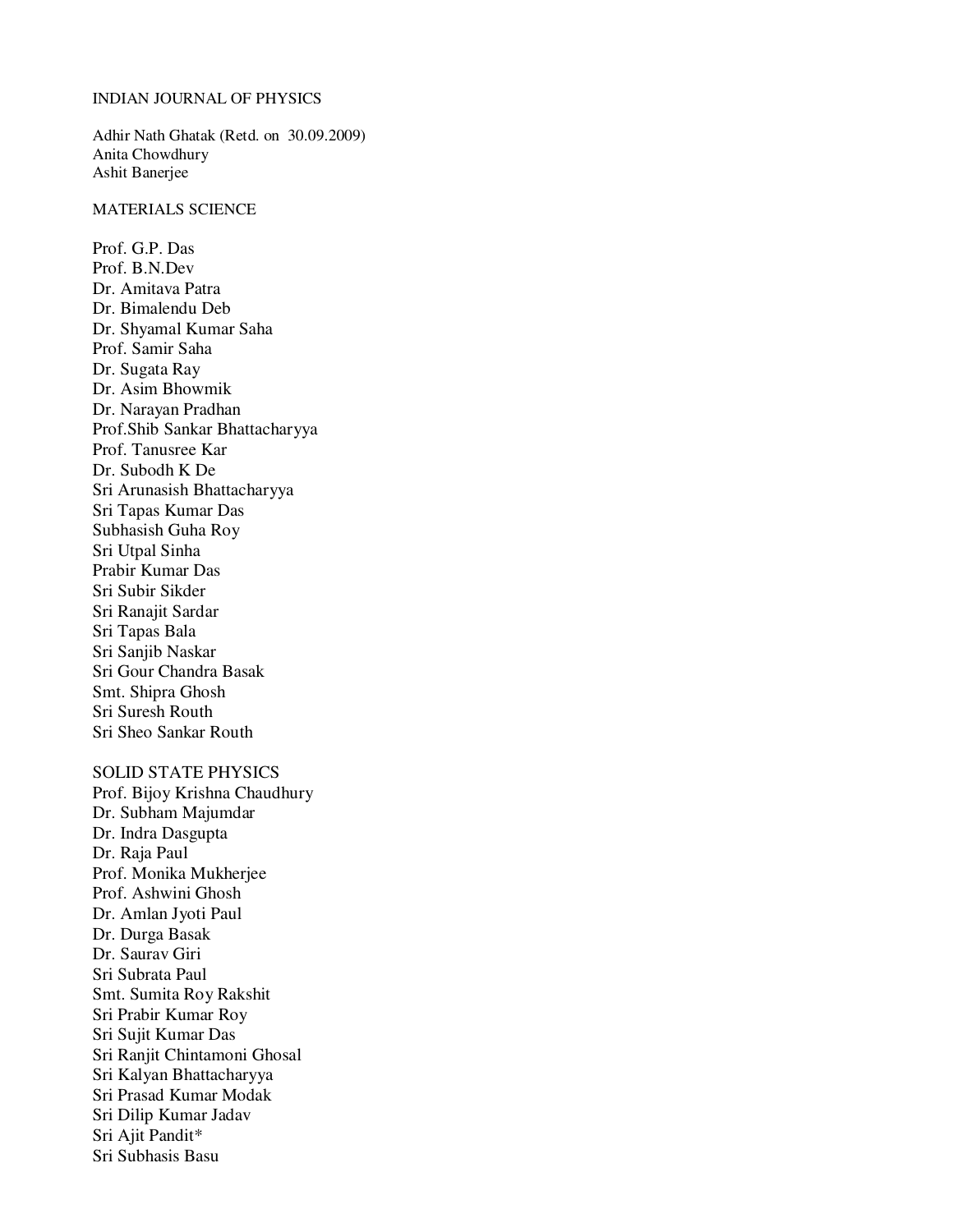## **SPECTROSCOPY**

Prof. Krishna Rai Dastidar Dr. Abhijit Kumar Das Prof. Gautam Buddha Talapatra Prof. Subir Kumar Roy Prof. Sankar Chakravorty Prof. Tapan Ganguly Prof. Biswanath Mallik Smt. Chandana Bhattacharyya Smt. Mridula Majumder Sri Dipak Majumder Smt. Subhra Chakraborty Sri Subrata Das Sri Bikash Moitra Sri Manash Kumar Ghosh Sri ArupKumar Bandyopadhyay Sri Narayan Chandra Barik Sri Chandrasekhar Naskar

## ORGANIC CHEMISTRY

Prof. Amitava Sarkar Prof. R.V. Venkateswaran Dr. Parthasarathi Dastidar Prof. Saswati Lahiri Prof. Subrata Ghosh Dr. Surajit Sinha Prof. B.C. Ranu Prof. Subhas Chandra Roy Sri Swapan Pal Sri Abhijit Basak Sri Bijan Krishna Chandra Sri Binoy Krishna Ghosh (Retired on Slri Sandipan Seal Sri Partha Pratim Bhattacharyya Smt. Sujata Ghosh Roy\* Sri Ashis Kumar Pal Sri Nirmalya Dutta Sri Swapan Kumar Sarkar Sri Mantu Kumar Naskar Sri Sumit Roy Sri Ranjit Kumar Dey Sri Malay Chowdhdury

## INORGANIC CHEMISTRY

Prof. Sreebrata Goswami Dr. Abhishek Dey Dr. Tapan Kanti Paine Dr. Pradyut Ghosh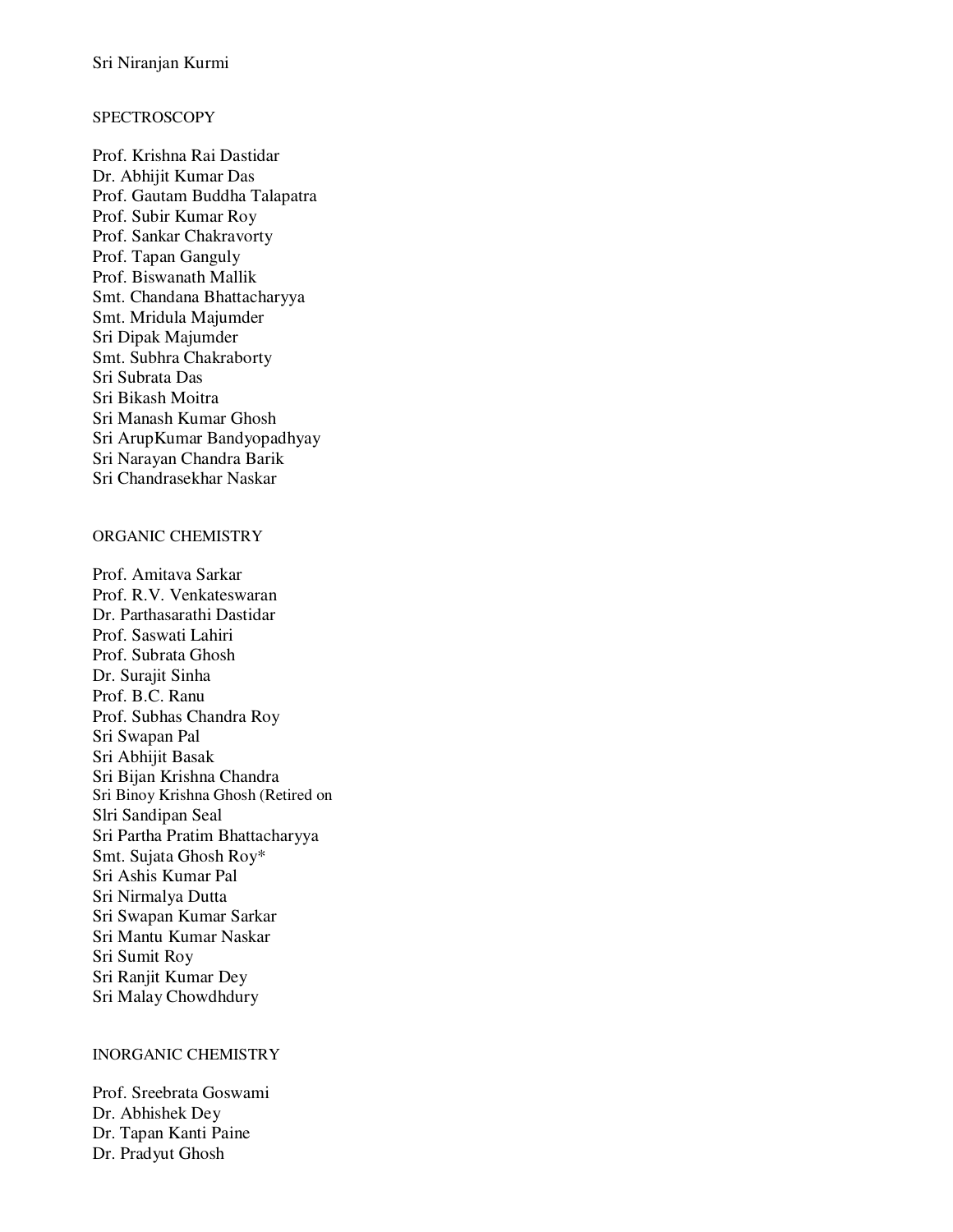Dr. Raju Mondal Dr. Somdatta Ghosh Dey Prof. Muktimoy Chaudhuri Sri Tamal Chakraborty Sri Sujit Kumar Bhattacharyya Sri Dhananjoy Pramanik Sri Pabitra Majumder Sri Arup Kumar Nath Sri Sachin Das Sri Sanjit Chakraborty Sri Sadhan Bhattacharyya Sri Buddhadev Pathak Sri Partha Mitra Sri Goutam Biswas Sri Prahlad Kumar Manna Sri Tarak Nath

## BIOLOGICAL CHEMISTRY

Prof. Manju Roy Dr. Siddhartha Sankar Jana Dr. Rupa Mukhopadhyay Dr. Arindam Banerjee Dr. Prasanta Kumar Das Prof. Arun Kumar Guha (Retd. on 31.12.2009) Sri Soumen Kumar Ghosh Sri Saroj Kumar Saha Sri Gour Chandra Bairagi Sri Sujit Bag Smt. Lily Sarkar Sri Chanchal Kumar Das

### CENTRE FOR ADVANCED MATELRIALS

Prof. Surajit Sengupta

### AWARDS & HONOURS

- 1. Professor D Mukherjee, Chairman, Raman Centre for Atomic, Molecular and Optical Sciences has been awarded the 2009 Chemical Pioneer Awards by the American Institute of Chemistry for his pioneering work in the Chemical Sciences.
- 2. Dr. P. Ghosh of the Inorganic Chemistry received the Swarnajayanti Fellowship of DST;
- 3. Dr. S. Ghosh and Dr. S. Malik of the Polymer Science Unit were elected Young Associates of the Indian Academy of Sciences;
- 4. Professor B. C. Ranu of Organic Chemistry has been awarded the silver medal of CRSI for the year 2010;
- 5. Dr. A. Banerjee of Biological Chemistry and Dr. A. Patra of Materials Science have been awarded the bronze medal of CRSI for the year 2010;
- 6. Professor A.J. Pal of Solid State Physics was invited as a member of the advisory editorial board of the jounal "ACS- Applied Materials and Interfaces";
- 7. Dr. P. Dastidar of Organic Chemistry was invited to be the Associate Editor of Acta Crystallographica E;
- 8. Professor A. Ghosh of Solid Solid State Physics was elected as a member of the Indian Institute of Ceramics;
- 9. Professor K. Bhattacharyya has been inducted as a fellow of the TWAS.
- 10. Dr. Durga Basak, Dept. of Solid State Physics has been awarded TWAS-TWOS-SCOPUS young women researcher award organized by TWAS, TWOS, PSN, Elsevier.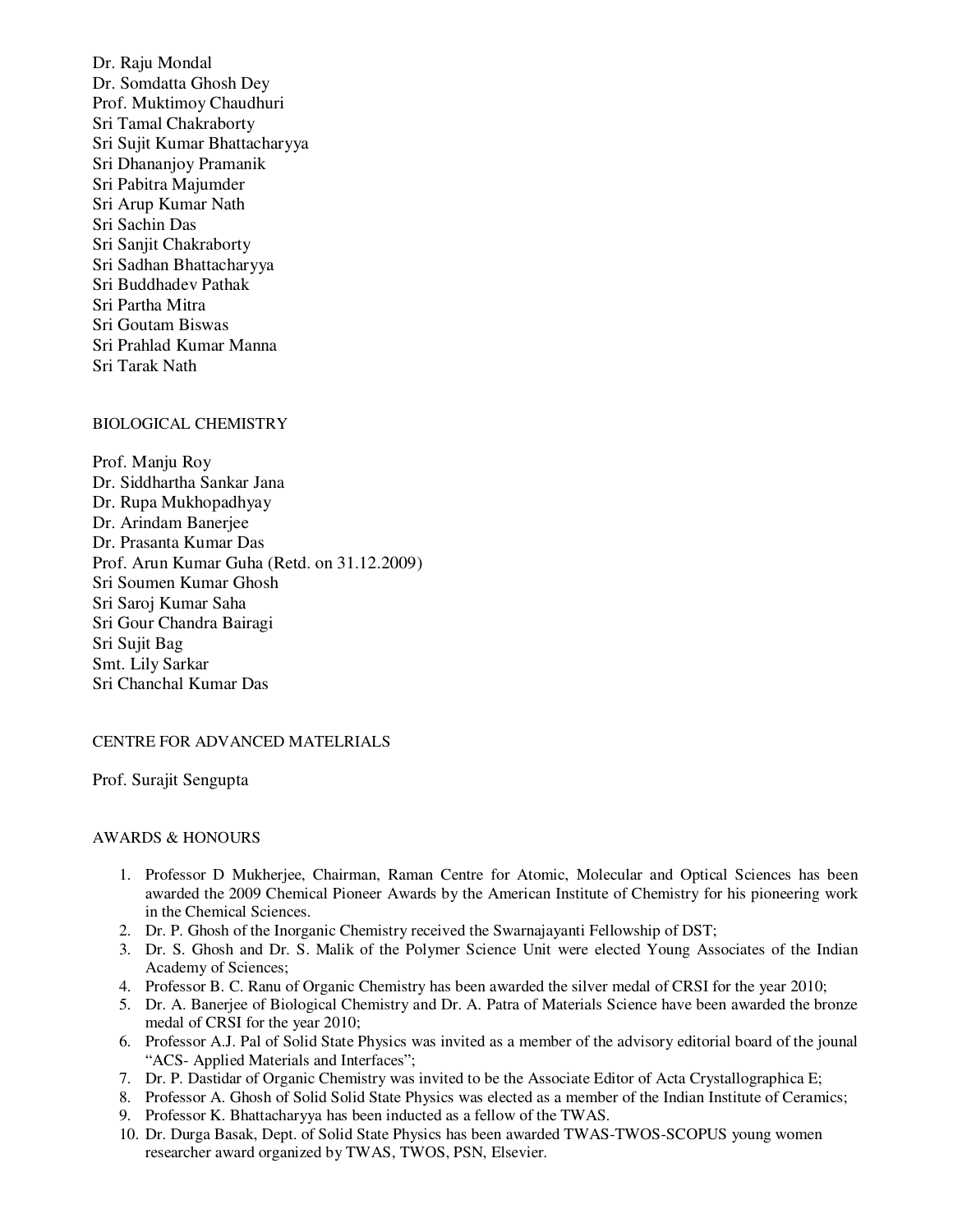- 11. Dr. A J Pal, Department of Solid State Physics has been elected as a fellow of the Indian Academy of Sciences for the year 2009.
- 12. Professor Bhupendra Nath Dev, Department of Materials Science has been awarded 2010 International Alumni Award for Exceptional Achievement, Albany, USA.
- 13. Dr. Abhishek Dey, Department of Inorganic Chemistry has been selected as a Young Associate of the Indian Academy of Sciences.
- 14. Dr. Ravi Kumar, a student of the Inorganic chemistry Department was selected as a Runners up for the Reaxys Ph.D prize for 2010.
- 15. Professor Kankan Bhattacharyya, Director, IACS has been awarded the INSA Golden Jubilee Commemoration Medal in Chemical Science.

| SI.             | Investigator          | <b>Title</b>                              | Grant           | <b>Expenditure</b> |
|-----------------|-----------------------|-------------------------------------------|-----------------|--------------------|
| No.             | In-charge             |                                           | <b>Received</b> | (In Lakh)          |
|                 |                       |                                           | (in             |                    |
|                 |                       |                                           | Lakh)           |                    |
|                 | <b>CSIR PROJECT</b>   |                                           |                 |                    |
| 01              | Prof. D.Das           | Silicon Quantum dots in layer-by-layer    |                 | 0.84               |
|                 |                       | growth scheme using flow-modulated        |                 |                    |
|                 |                       | Rf-Gd-Cvd:Preparation and                 |                 |                    |
|                 |                       | Characterization                          |                 |                    |
| 02              | Prof. S. Goswami      | Chemical Transformations of               | 4.67            | 0.98               |
|                 |                       | Coordinated Ligands with Special          |                 |                    |
|                 |                       | Reference to Carbon-heteroatom Bond       |                 |                    |
|                 |                       | Activation, Synthesis and Studies of      |                 |                    |
|                 |                       | DNA intetractions                         |                 |                    |
| 03              | Prof. A.J.Pal         | Photodetectors based on Organic           |                 | 0.30               |
|                 |                       | Semiconductors                            |                 |                    |
| 04              | Dr. Raju Mondal       | <b>Studies on Lanthanide Based Metal-</b> | 7.75            | 0.62               |
|                 |                       | <b>Organic Framework</b>                  |                 |                    |
| 05              | Prof. B.K.Chaudhury   | Study of Electro-Optic effects on Ferro   |                 | 2.0                |
|                 |                       | and Antiferroelectric Liquid Crystals     |                 |                    |
| 06              | Dr. S. Majumdar       | Low Temperature Investigation of          | 1.0             | 0.63               |
|                 |                       | <b>Magnetic Heusler Alloys</b>            |                 |                    |
| 07              | Prof. T. K. Mondal    | Polymer/Peptide Templated synthesis       | 1.50            | 2.18               |
|                 |                       | size and shape-tunable Metal/Metal        |                 |                    |
|                 |                       | oxide nanoparticles                       |                 |                    |
| 08              | Prof. A. Ghosh        | Study of Electrical properties of         | 2.87            | 1.83               |
|                 |                       | superionic glass nanocomposites           |                 |                    |
| 09              | Prof. P. Chatterjee   | Development of a global electrical-       | 1.06            | 3.27               |
|                 |                       | optical Computer Software for the         |                 |                    |
|                 |                       | Simulation and Optimisation of the        |                 |                    |
|                 |                       | performance of Heterojunction with        |                 |                    |
|                 |                       | Intrinsic Thin layers "HIT" Solar Cells   |                 |                    |
| 10              | Prof. D. Basak        | Studies on defects in ZnO Thin Films      | 2.62            | 2.66               |
| $\overline{11}$ | Prof. M. Chaudhury    | Studies on the metal complexes of         | 0.95            | 4.56               |
|                 |                       | sterically constrained phenol-based       |                 |                    |
|                 |                       | ligands                                   |                 |                    |
| 12              | Prof. B. K. Chaudhuri | Synthesis Characterization impedance      | $\overline{a}$  | 3.06               |
|                 |                       | spectroscopic and related studies in      |                 |                    |
|                 |                       | some giant Dielectric materials suitable  |                 |                    |
|                 |                       | for application in microelectronics       |                 |                    |
| 13              | Prof. D. Das          | Development of Silicon Quantum Dots       | 1.64            | 4.70               |
|                 |                       | for Applications in Quantum-Effect        |                 |                    |
|                 |                       | Devices                                   |                 |                    |
| 14              | Prof. M. Ray          | Biosynthesis of creatine and related      | 3.91            | 3.52               |
|                 |                       | Metabolites in normal Tumour-bearing      |                 |                    |
|                 |                       | Animals                                   |                 |                    |
| 15              | Prof. A. K. Nandy     | Studies on Polymer Gel                    | 1.66            | 1.72               |
|                 |                       | Nanocomposites-II                         |                 |                    |

16 Dr. P. Ghosh Development of new Amine and Amide 2.20 1.41

## **PROJECTS**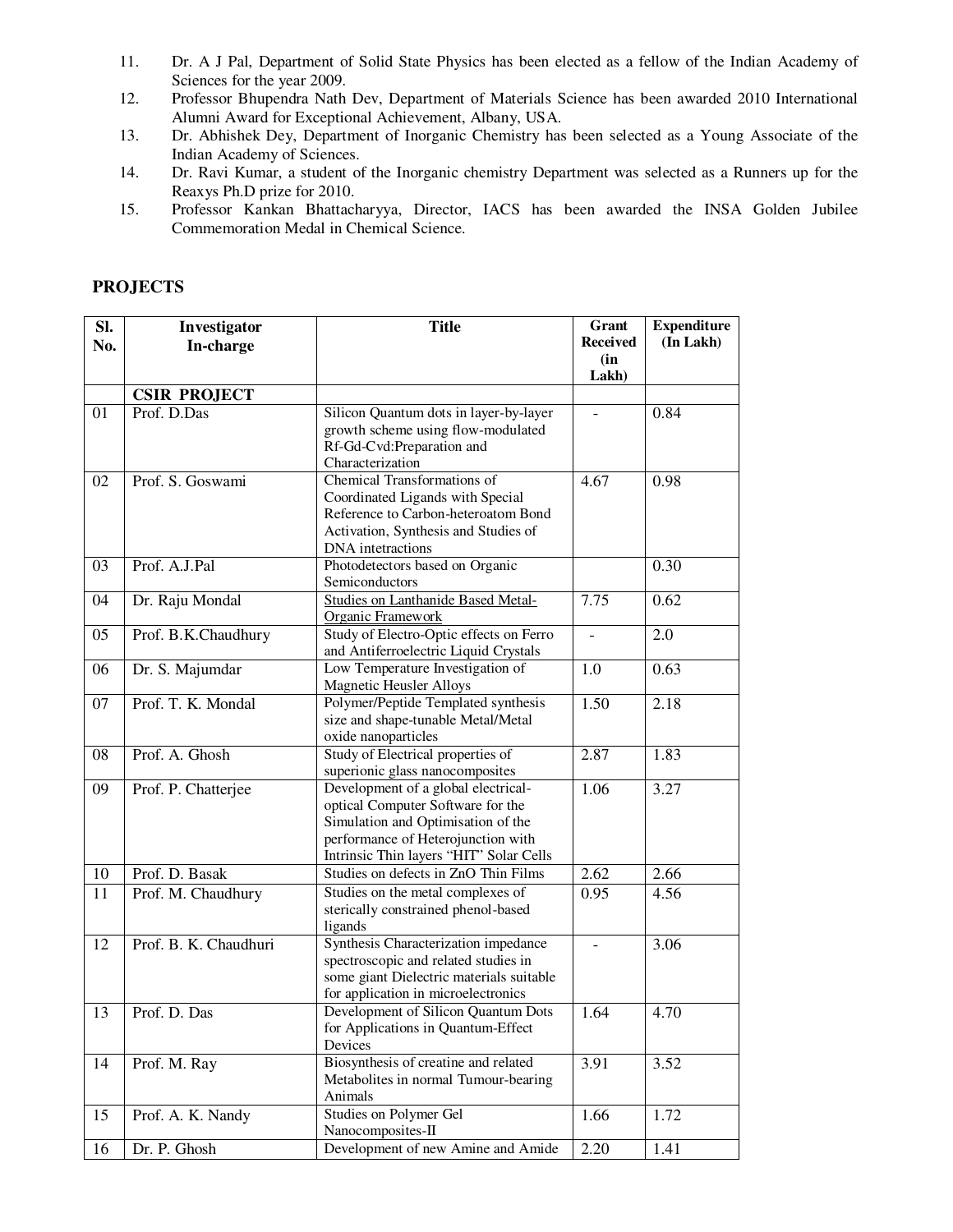|                 |                     | based Tripodal Receptors for                                                                                                       |                |                          |
|-----------------|---------------------|------------------------------------------------------------------------------------------------------------------------------------|----------------|--------------------------|
|                 |                     | Recognition and Extraction of Halides                                                                                              |                |                          |
| 17              | Dr. R. Mukhopadhyay | <b>Structural Alterations of DNA induced</b><br>by Multinuclear Platinum Cancer Drugs:<br>Effects Monitored at the single Molecule | 1.38           | 2.18                     |
|                 |                     | Level                                                                                                                              |                |                          |
| 18              | Prof. M. Chaudhury  | Studies on the metal complexes Ligands                                                                                             | 2.0            | 2.08                     |
| 19              | Prof. A. K. Nandy   | Studies on Polymer Gel Nanocomposites                                                                                              | 1.04           | $\overline{\phantom{0}}$ |
|                 |                     |                                                                                                                                    |                |                          |
|                 | <b>DST PROJECT</b>  |                                                                                                                                    |                |                          |
| 01              | Prof D. Mukherjee   | INDO-Sweedish/ A study of magnetic                                                                                                 |                | 2.18                     |
|                 |                     | properties of molecules using high level<br>single and multireference quantum                                                      |                |                          |
|                 |                     | chemical methods                                                                                                                   |                |                          |
| 02              | Prof.K.Bhattacharya | Femtosecond Laser Facility for studies                                                                                             | $\blacksquare$ | 10.08                    |
|                 |                     | in Supramolecules, Biological                                                                                                      |                |                          |
|                 |                     | Assemblies and Nanomaterials                                                                                                       |                |                          |
| 03              | Prof. K.Nag         | <b>INSA Senior Scientist</b>                                                                                                       | 4.4            | 3.03                     |
| $\overline{04}$ | Prof. T.K.Mondal    | Peptide-Assisted Metal<br>Nanobiocomposites Formation and their                                                                    | ----           | 0.33                     |
|                 |                     | Template-based Self-Assembly                                                                                                       |                |                          |
| 05              | Prof. M.Ray         | Biosoftening and Biobleaching/                                                                                                     | 3.9            | 3.6                      |
|                 |                     | brightening of coir fibre with a view to                                                                                           |                |                          |
|                 |                     | find diversified end uses of the fibre-                                                                                            |                |                          |
| 06              | Prof. B.N.Dev       | Final phase<br><b>IACS-BARC</b> Initiative for Research in                                                                         | 508.0          | 7.12                     |
|                 |                     | Quantum Structure (IBIQUS)                                                                                                         |                |                          |
| 07              | Prof.P.Chowdhury    | Development of Secondary Reference                                                                                                 | $\frac{1}{2}$  | 33.45                    |
|                 |                     | Cell, Reference Module and Calibration                                                                                             |                |                          |
|                 |                     | facilities by Solar Energy Centre                                                                                                  |                |                          |
| 08              | Prof.M.Ray          | Targated Drug Delivery of<br>Nanoparticulate Formulations of                                                                       |                | 19.96                    |
|                 |                     | Methylglyoxal and Assessment of their                                                                                              |                |                          |
|                 |                     | <b>Antitumor Activities</b>                                                                                                        |                |                          |
| 09              | Prof.D.D.Sarma      | Indo-Italian Beamline at the ELETTRA                                                                                               |                | 7.71                     |
|                 |                     | Synchrotron Radiation Facility at<br>Trieste, Italy                                                                                |                |                          |
| 10              | Prof. D.D.Sarma     | Indo_Russian Study of microscopic                                                                                                  |                | 4.77                     |
|                 |                     | phase separation and related                                                                                                       |                |                          |
|                 |                     | magnetoelectric phenomena in                                                                                                       |                |                          |
|                 |                     | manganese multiferroics                                                                                                            |                |                          |
| 11              | Prof.D.Chakraborty  | Indo Russian Investigation on Synthesis                                                                                            | 4.45           | 0.53                     |
|                 |                     | and properties of magnetic                                                                                                         |                |                          |
|                 |                     | nanostructures and nanocomposites by                                                                                               |                |                          |
|                 |                     | electromagnetic methods                                                                                                            |                |                          |
| 12              | Dr.T.Chakraborty    | Ramanna Fellowship<br>Development of Nano and Microcrystal-                                                                        | 11.0           | 15,83                    |
| 13              | Prof. S. Ray        | line silicon based low cost, high                                                                                                  |                | 0.13                     |
|                 |                     | efficiency thin film solar cells                                                                                                   |                |                          |
| 14              | Dr. R. Kolley       | Gravity, cosmology and phenomenology                                                                                               |                | 2.32                     |
|                 |                     | in higher dimensions                                                                                                               |                |                          |
| 15              | Prof. A.Ghosh       | Development of High Energy Density<br>Lithium Ion Battery Technology                                                               | $\blacksquare$ | 0.16                     |
| 16              | Prof. A. J. Pal     | Ramanna Fellowship                                                                                                                 |                | 6.76                     |
| 17              | Dr.R.Mondal         | Synthesis, Characterization and                                                                                                    | 4.0            | 4.12                     |
|                 |                     | Reactivity Studies of Porous,                                                                                                      |                |                          |
|                 |                     | Multifunctional Metal-Organic                                                                                                      |                |                          |
|                 |                     | Frameworks                                                                                                                         |                |                          |
| 18              | Prof. A. K. Barua   | ADA/Post coating process integration<br>and further optimization/qualification of                                                  |                | 5.78                     |
|                 |                     | process methodology in the ITO coating                                                                                             |                |                          |
|                 |                     | facility set up at HAL Aircraft Division-                                                                                          |                |                          |
|                 |                     | PV3/PV5 (80/675)                                                                                                                   |                |                          |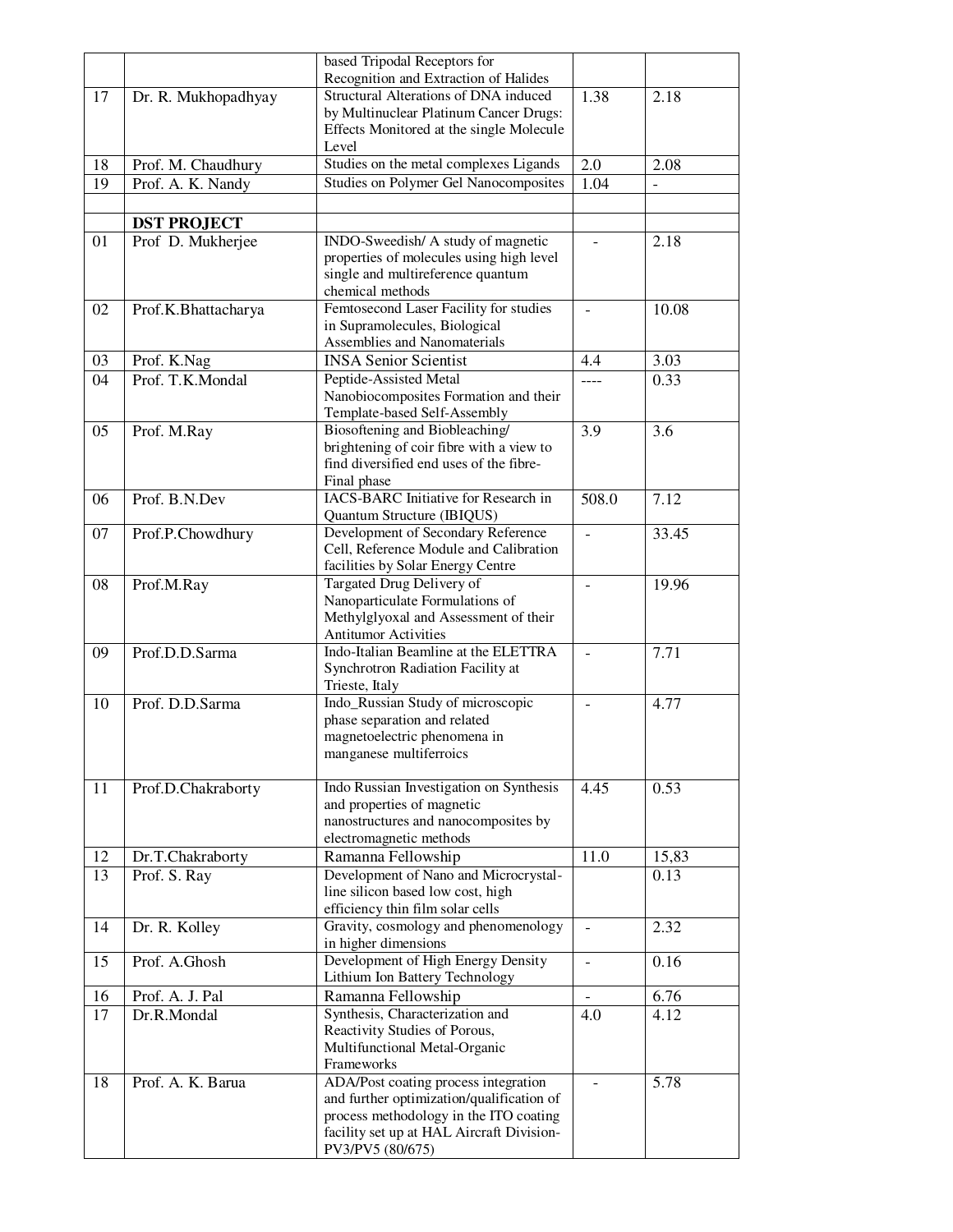| 19       | Dr.A.Bhowmik        | Ramanna Fellowship                                                            | $\overline{\phantom{a}}$ | 0.99        |
|----------|---------------------|-------------------------------------------------------------------------------|--------------------------|-------------|
| 20       | Prof. D. Das        | Development of nano-silicon structures                                        | 30.0                     | 20.3        |
|          |                     | as new quantum effect materials by ICP-                                       |                          |             |
|          |                     | <b>CVD</b>                                                                    |                          |             |
| 21       | Dr. P.K.Das         | Ramanna Fellowship                                                            | 10.0                     | 10.1        |
| 22       | Prof.S.Ray          | High Resolution X-Ray Powder                                                  | 3.0                      | 3.23        |
|          |                     | Diffractometer - An experimental                                              |                          |             |
|          |                     | facility for materials science applications                                   |                          |             |
| 23       | Prof. S.Goswami     | Design of azoaromatic ligands, metal                                          | 6.0                      | 8.71        |
|          |                     | promoted synthesis, their coordination                                        |                          |             |
| 24       | Prof.S.Ghosh        | and search for application                                                    | 11.8                     |             |
|          | Prof. G.P.Das       | Ramanna Fellowship                                                            |                          | 13.94       |
| 25       |                     | CRP-Spintronics Materials - Simulation<br>and Design of Spintronics Materials | 3.87                     | 4.85        |
| 26       | Prof.S.Lahiri       | Exploring chromophore-Selective in                                            | 5.0                      | 2.41        |
|          |                     | bichromorphic enones: Limitations and                                         |                          |             |
|          |                     | advantages                                                                    |                          |             |
| 27       | Prof.D.D.Sarma      | CRP-Spintronics Materials - Preparation                                       | 3.98                     | 0.23        |
|          |                     | and Characterization of Double                                                |                          |             |
|          |                     | Perovskite based Spintronic Materials                                         |                          |             |
| 28       | Dr.R.Mukherjee      | Structural studies of proteins of                                             | 3.0                      | 3.29        |
|          |                     | unknown structure at single molecule                                          |                          |             |
|          |                     | level by high resolution scanning probe                                       |                          |             |
|          |                     | microscopy: Development of a protein                                          |                          |             |
|          |                     | structure characterization tool                                               |                          |             |
| 29       | Prof.B.C.Ranu       | J.C.Bose Fellowship                                                           |                          | 6.64        |
| 30       | Prof. A.Sarkar      | Organometallic bioconjugates and                                              |                          | 19.0        |
|          |                     | functional self-assembled monolayers on                                       |                          |             |
|          |                     | curved and flat surfaces                                                      | 5.0                      |             |
| 31<br>32 | Prof.D.D.Sarma      | J.C.Bose Fellowship                                                           | 4.0                      | 8.98<br>7.0 |
|          | Dr. R. Gangopadhyay | Conducting polymer nanowires on nano-<br>bio interface                        |                          |             |
| 33       | Dr. S. Adhikari     | Formulation of quasi-adiabatic and                                            | 6.5                      | 6.97        |
|          |                     | quasi-diabatic born-oppenheimer                                               |                          |             |
|          |                     | equation and the implementation of a                                          |                          |             |
|          |                     | quantum-classical (TDDVR) approach                                            |                          |             |
|          |                     | on relatively large molecular system                                          |                          |             |
| 34       | Prof. D. D. Sarma   | Indo-Japan Understanding novel                                                | 1.13                     | 0.64        |
|          |                     | magnetic oxide nano-materials :                                               |                          |             |
|          |                     | Spectroscopy and ab-inition theories                                          |                          |             |
| 35       | Prof. G.B.Talapatra | Development and characterization of                                           | 5.0                      | 6.23        |
|          |                     | phospholipids based bio-membrane<br>using langmuir-blodgett technique         |                          |             |
| 36       | Prof.B.C.Ranu       | <b>Expert Committee Meeting</b>                                               |                          | 0.06        |
| 37       | Dr.S.Majumdar       | Low temperature investigations of the                                         | $---$                    | 0.85        |
|          |                     | magnetic and electronic behaviour of                                          |                          |             |
|          |                     | transition metal based low dimensional                                        |                          |             |
|          |                     | oxides                                                                        |                          |             |
| 38       | Prof. A. J. Pal     | <b>Samsung Proect</b>                                                         |                          | 0.76        |
| 39       | Prof. A. Sarkar     | Organometallic bioconjugates and                                              | 5.0                      | 6.0         |
|          |                     | functional self-assembled monolayers on                                       |                          |             |
|          |                     | curved and flat surfaces                                                      |                          |             |
| 40       | Prof.M.Ray          | Agreement between Lifecare and IACS                                           | 3.6                      | 7.57        |
|          |                     | (LIPL)                                                                        |                          |             |
| 41       | Prof. T.Chakraborty | Photolesion of microhydrated DNA                                              |                          | 14.16       |
|          |                     | building blocks in an ion guide                                               |                          |             |
| 42       | Prof. M. Ray        | COIR Board - Phase-II                                                         | 1.95                     | 2.53        |
| 43       | Prof.D.Mukherjee    | J.C.Bose Fellowship                                                           | 8.0                      | 7.81        |
| 44       | Dr. A. Patra        | Decay dynamics of nanomaterials for                                           |                          | 3.53        |
|          |                     | nanophotonic and biophotonic                                                  |                          |             |
| 45       | Prof. B. N. Dev     | applications<br>Nanoscale Magnetic Domain                                     | $\overline{\phantom{a}}$ | 4.22        |
|          |                     | Characterisation for Future Devices                                           |                          |             |
| 46       | Prof.K.Bhattacharya | J.C.Bose Fellowship                                                           | 8.0                      | 10.88       |
|          |                     |                                                                               |                          |             |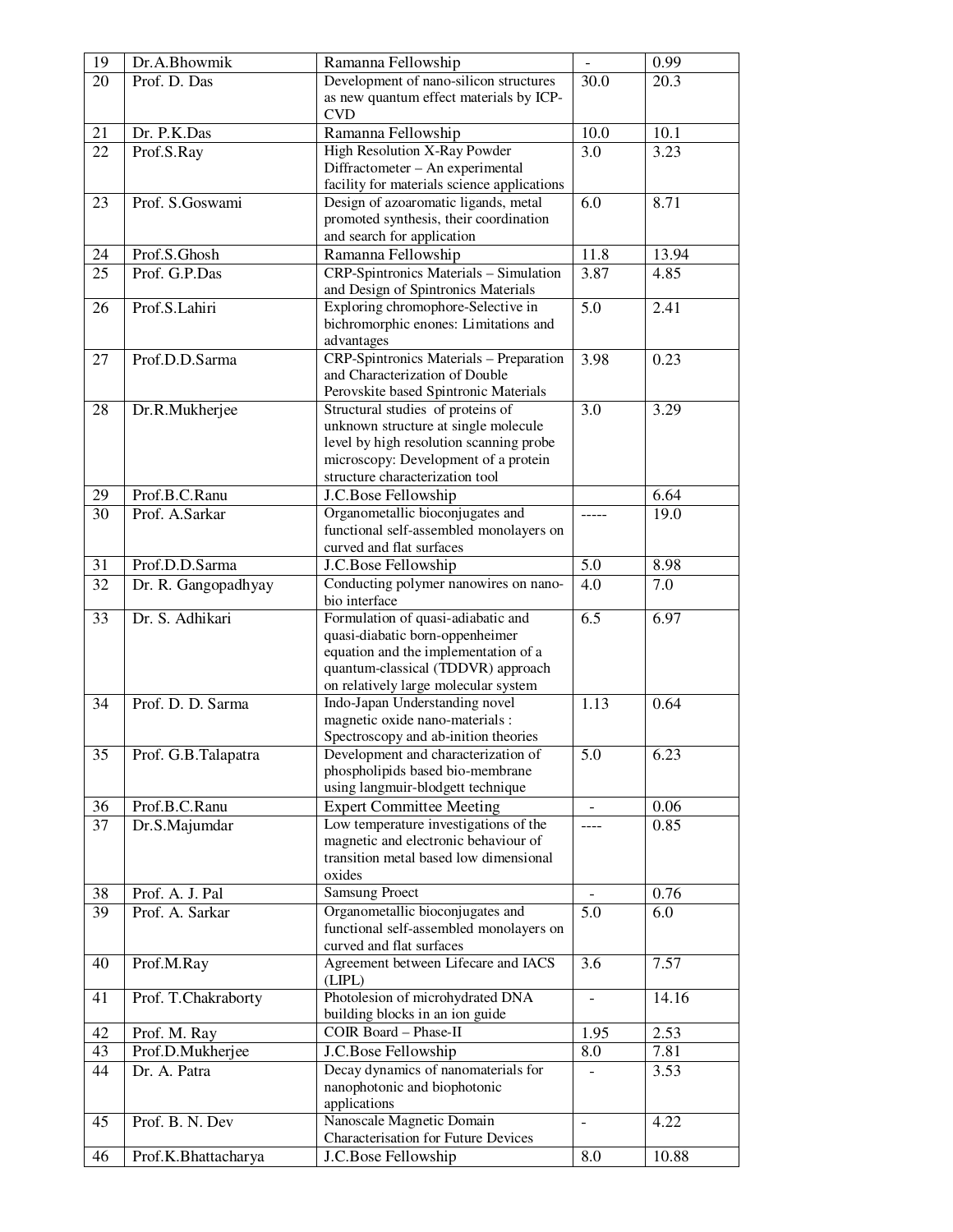| 47              | Prof.D.Chakraborty    | <b>INSA Senior Scientist</b>                                                   | 0.50           | 0.50                     |
|-----------------|-----------------------|--------------------------------------------------------------------------------|----------------|--------------------------|
| 48              | Prof. D. Chakravorty  | Investigation on Synthesis and                                                 |                | 2.43                     |
|                 |                       | Properties of Magnetic                                                         |                |                          |
|                 |                       | Nanostructures and Nanocomposites                                              |                |                          |
|                 |                       | by Electromagnetic Method                                                      |                |                          |
| 49              | Prof. K. Bhattacharya | <b>INDO-JAPAN Meeting Expenditure</b>                                          |                | 0.02                     |
| $\overline{50}$ | Dr. Manju Ghosh       | WOS Project "An approach to optically                                          | 4.56           | 4.56                     |
|                 |                       | active B-substituted a-methylene y-                                            |                |                          |
|                 |                       | lactones and its application in synthesis                                      |                |                          |
|                 |                       | of bio-active compounds"                                                       |                |                          |
| 51              | Prof. A. J. Pal       | Memory and Switching applications of                                           | 3.02           | 2.01                     |
|                 |                       | organic semiconductors                                                         |                |                          |
| 52              | Prof.D.Chakraborty    | <b>UNANST Project</b>                                                          | 60.0           | 1.62                     |
| 53              | Dr. Manas Mukherjee   | <b>INDO-MPG Project</b>                                                        | 0.52           | $\overline{a}$           |
| 54              | Dr. Sugata Ray        | Designing possible hgh temperature                                             | 13.90          | 10.95                    |
|                 |                       | multiferroic materials employing<br>unconventional high temperature            |                |                          |
|                 |                       | magnetism                                                                      |                |                          |
| 55              | Dr. N. Pradhan        | Growth mechanism for size/shape                                                | $\blacksquare$ | 3.97                     |
|                 |                       | control and doping in colloidal crystals                                       |                |                          |
|                 |                       | using single and multi-source precursors                                       |                |                          |
| 56              | Prof. A.K.Nandy       | Studies on superamolecular polymers                                            |                | 3.03                     |
|                 |                       | and their blends                                                               |                |                          |
| 57              | Dr. P. K. Das         | Effects of headgroup architecture on                                           | 3.34           | 1.45                     |
|                 |                       | DNA-cationic amphiphile interaction:                                           |                |                          |
|                 |                       | Relevance to DNA condensation and                                              |                |                          |
|                 |                       | cationic amphiphile based gene delivery                                        |                |                          |
|                 |                       | systems                                                                        |                |                          |
| 58              | Dr. A. Patra          | Ramanujan Fellowship                                                           | 7.5            | 5.38                     |
| 59              | Prof.P.K.Mukherjee    | Spectroscopy of atomic systems under                                           |                | 2.17                     |
| 60              | Prof. A. Sarkar       | external confinement; Effect of plasma<br><b>UKIERI</b> - Ligated Nanoparticle |                |                          |
|                 |                       | Catlysts: New Approaches to Fine                                               |                | 3.97                     |
|                 |                       | Chemical Synthesis                                                             |                |                          |
| 61              | Prof. T. Chakraborty  | DRDO-Development of a Cavity Ring -                                            |                | 29.94                    |
|                 |                       | Down infrared Spectrometer for Probing                                         |                |                          |
|                 |                       | the early steps of Aerosol formation in                                        |                |                          |
|                 |                       | Polluted Urban Atmosphere                                                      |                |                          |
| 62              | Dr. S. S. Jana        | Role of Nonmuscle Myosin IIs in virus-                                         | 87.27          | 84.53                    |
|                 |                       | cell fusion                                                                    |                |                          |
| 63              | Dr.T.K.Paine          | Design and synthesis of model                                                  | 2.0            | 5.19                     |
|                 |                       | complexes for mononuclear nonheme<br>Iron (II) enzymes with the 2-His-1-       |                |                          |
|                 |                       | carboxylate facial triad motif: Dioxygen                                       |                |                          |
|                 |                       | activation and application in                                                  |                |                          |
|                 |                       | homogenous catalytic oxidation                                                 |                |                          |
| 64              | Prof. S.C.Ray         | Asymmetric synthesis of Bis-y-                                                 |                | 3.07                     |
|                 |                       | butyrolactones and related natural                                             |                |                          |
|                 |                       | products through radical cyclization of                                        |                |                          |
|                 |                       | epoxides using TI(III) radical source                                          |                |                          |
| 65              | Prof.D.D.Sarma        | Centre for Nano Technology for                                                 |                | 1.00                     |
|                 |                       | Photovoltaics and Sensor Devices at                                            |                |                          |
|                 |                       | Indian Association for the Cultivation of                                      |                |                          |
|                 |                       | Science, Kolkata<br>Non-hazardous bromide/bromate couple                       |                |                          |
| 66              | Prof.B.C.Ranu         | obtained as intermediate of bromine                                            | 5.5            | 3.14                     |
|                 |                       | recovery plants: Exploratory studies on                                        |                |                          |
|                 |                       | diverse applications                                                           |                |                          |
| 67              | Dr. Sugata Ray        | Probing the 4d and 5d magnetism in                                             | 0.35           | $\overline{\phantom{a}}$ |
|                 |                       | prototypicalusing Neutron Diffraction                                          |                |                          |
| 68              | Prof.M.Ray            | Understanding the possible alteration(s)                                       |                | 4.43                     |
|                 |                       | of mitochondrial complex I of malignant                                        |                |                          |
|                 |                       | cells at the level of protein and nucleic                                      |                |                          |
|                 |                       | acid                                                                           |                |                          |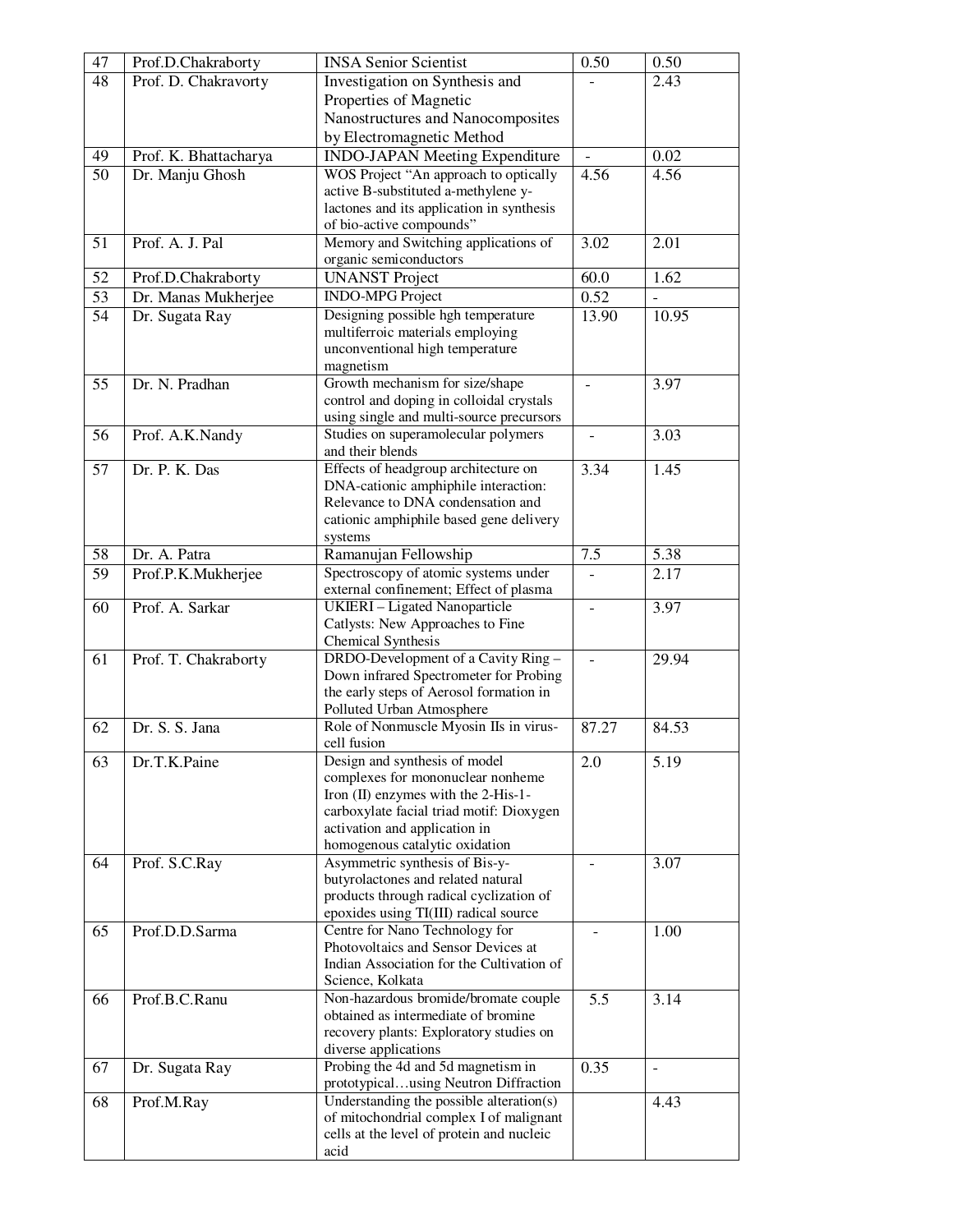| 69 | Dr.B.Das                  | Theoretical modeling of molecular-wire                                        |                | 3.66           |
|----|---------------------------|-------------------------------------------------------------------------------|----------------|----------------|
|    |                           | based sensors and study of electronic                                         |                |                |
|    |                           | conductance                                                                   |                |                |
| 70 | Prof.R.V.Venkateswaran    | Synthesis of allelopathic and related                                         | 1.22           | 1.90           |
|    |                           | substances                                                                    |                |                |
| 71 | Prof.P.Choudhury          | Technology transfer of a deposition                                           | 1.0            | 5.36           |
|    |                           | process to solar energy conversion                                            |                |                |
|    |                           | industries                                                                    |                |                |
| 72 | Dr.R.Chatterjee           | Isolation & Characterization of antiulcer<br>molecule from Neem leaf extract  | $\overline{a}$ | 2.35           |
| 73 |                           | National Single Crystal X-ray                                                 | 10.0           | 1.78           |
|    | Prof.M.Chaudhury(Jointly) | <b>Diffraction Facility</b>                                                   |                |                |
| 74 | Prof.S.Ray                | Metal Induced crystallization amorphous                                       | 3.0            | 2.82           |
|    |                           | silicon for application in solar cells                                        |                |                |
| 75 | Dr.P.Dastidar             | Supramolecular synthesis and                                                  |                | 2.42           |
|    |                           | characterization of coordination                                              |                |                |
|    |                           | polymers: From structural framework to                                        |                |                |
|    |                           | functional framework                                                          |                |                |
| 76 | Prof. D. Basak            | Investigation on the prospects of p-type                                      | 3.0            | 4.14           |
|    |                           | ZnO films grown by RF magnetron                                               |                |                |
|    |                           | sputtering technique                                                          |                |                |
| 77 | Dr. P. Ghosh              | Design and synthesis of receptors for                                         |                | 1.68           |
|    |                           | recognition of tetrahedral and planar                                         |                |                |
|    |                           | oxyanions<br>Mossbauer studies of nano-structured                             |                |                |
| 78 | Prof. S.Giri              | materials                                                                     | 7.0            | 7.06           |
| 79 | Dr. S. Mukhopadhyay       | Development of wide bandgap a-SiO;H                                           | 7.9            | 5.23           |
|    |                           | thin films as intrinsic layer of solar cell                                   |                |                |
| 80 | Prof. D.Mukherjee         | Indo-Hungarian - The theory of Electron                                       |                | 1.23           |
|    |                           | Correlation and its applications in                                           |                |                |
|    |                           | Molecular and Nanoscience                                                     |                |                |
| 81 | Dr. S.Sinha               | Synthesis and biological evaluation of                                        | 5.0            | 10.84          |
|    |                           | indolo-azepines and its derivatives                                           |                |                |
|    |                           | including iboga-alkaloids                                                     |                |                |
| 82 | Prof. T.Chakraborty       | Indo-German-Spectroscopy and                                                  |                | 0.63           |
|    |                           | Photophysics of Atmosphere-Sensitive                                          |                |                |
| 83 | Prof. D.D.Sarma           | Molecules and Clusters in the Gas-Phase<br>DST-DFG-Soft X-ray spectroscopy on |                | 1.93           |
|    |                           | self-assembled nanoparticles                                                  |                |                |
| 84 | Prof. D. Chakraborty      | <b>INDO-Austalian Project "Nano-</b>                                          | 25.0           | $\overline{a}$ |
|    |                           | Composites materials for clear                                                |                |                |
|    |                           | energy: Energy Generation, Storage,                                           |                |                |
|    |                           | Saving and safety"                                                            |                |                |
| 85 | Dr. Manas Mukherjee       | Sympathetic cooling and molecular                                             | 110.0          | 44.80          |
|    |                           | spectroscopy                                                                  |                |                |
| 86 | Dr. Suparna Guha          | WOS Project "ATRP under green                                                 | 6.29           | 2.74           |
|    |                           | conditions"                                                                   |                |                |
| 87 | Prof. Swati Ray           | Development of Integrated                                                     | 88.5           | 49.17          |
|    |                           | Micromorph Tandem 1ftx1ft Solar                                               |                |                |
|    |                           | Modules                                                                       |                |                |
| 88 | Prof. A. Sarkar           | <b>IFCPAR Project 'Practical Methods</b>                                      | 21.12          | 16.60          |
|    |                           | for Surface Biofunctionalisation                                              |                |                |
| 89 | Prof. Indra Dasgupta      | <b>INDO-EU Project "Modeling Nano</b>                                         | 151.0          | 5.41           |
|    |                           | <b>Structured Advanced Materials</b>                                          |                |                |
|    |                           | Intelligently (Monami)                                                        |                |                |
| 90 | Dr. A. Bhaumik            | <b>INDO-Japan Project " Applications</b>                                      | 1.0            | 0.75           |
|    |                           | of mesoporous zeolitic materials to                                           |                |                |
|    |                           | catalysis"                                                                    |                |                |
| 91 | Dr. N. R. Jana            | Development of anisotropic metal                                              | 53.14          | 34.57          |
|    |                           | nanoparticle based molecular                                                  |                |                |
|    |                           | markers for cell imaging application                                          |                |                |
| 92 | Dr. S. S. Jana            | Deciphering signaling pathway that                                            | 12.84          | 4.48           |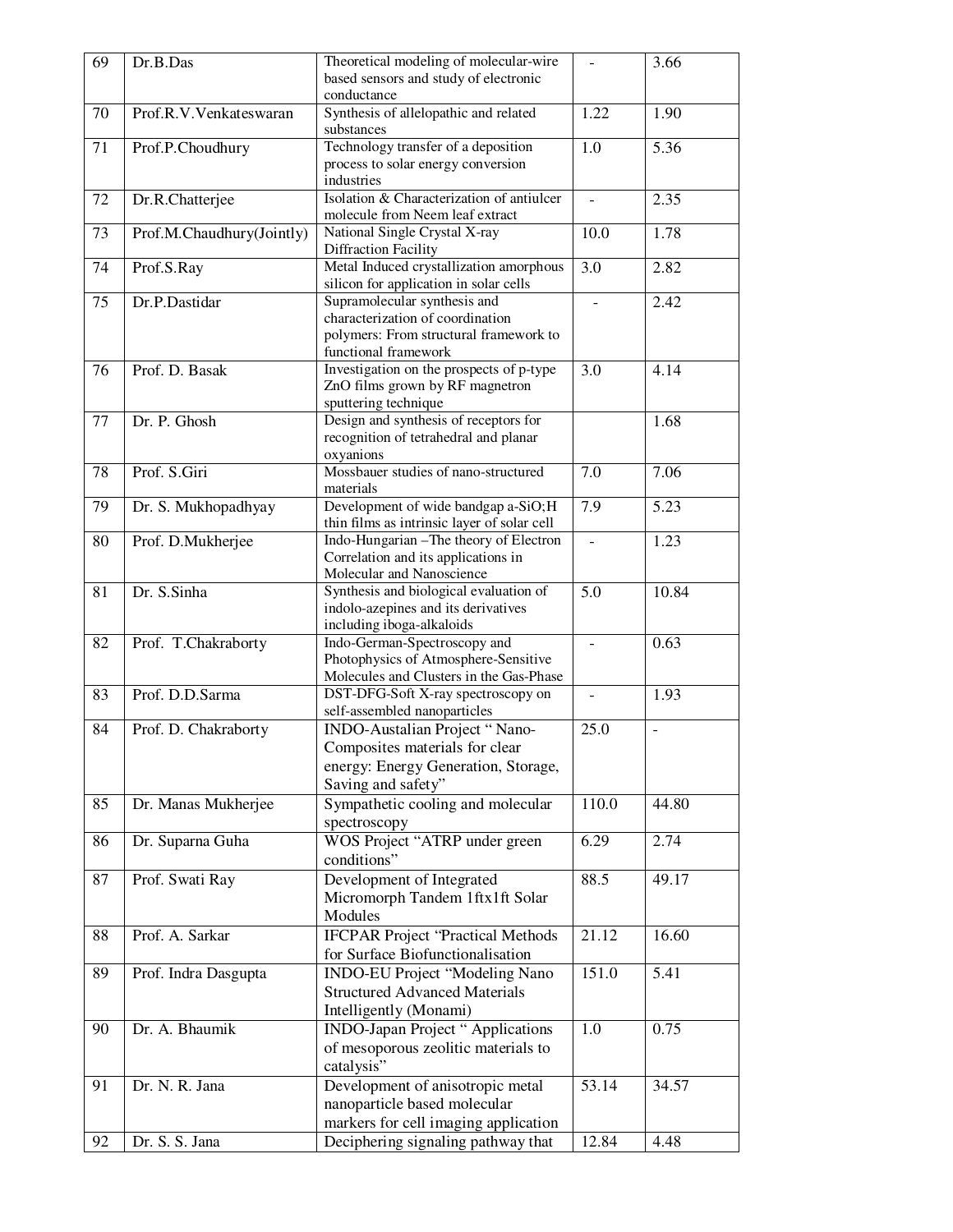|     |                     | regulates nonmuscle myosin II-CI         |       |       |
|-----|---------------------|------------------------------------------|-------|-------|
|     |                     | during cytokinesis in tumor cells        |       |       |
| 93  | Dr. A. J. Pal       | Current voltage characteristics of       | 79.0  | 1.01  |
|     |                     | semiconducting nanoparticles             |       |       |
| 94  | Dr. A. J. Pal       | <b>DRDO/CARS Project "Photovoltaic</b>   | 6.00  | 3.21  |
|     |                     | studies of carbon based                  |       |       |
|     |                     | nanostructured materials, inorganic      |       |       |
|     |                     | nanotubes and nanowires"                 |       |       |
| 95  | Dr. R. Mukhopadhyay | Sensitivity Enhancement in a             | 49.24 | 4.43  |
|     |                     | Piexoresistive Cantilever-based          |       |       |
|     |                     | Nanomechanical Sensor Assay for          |       |       |
|     |                     | Label-Free Detection of Nucleic          |       |       |
|     |                     | <b>Acid Sequences</b>                    |       |       |
| 96  | Dr. Tanwi Ghosh     | Studies of thermodynamical               | 4.0   | 1.33  |
|     |                     | properties of 4D and higher              |       |       |
|     |                     | dimensional black holes                  |       |       |
| 97  | Dr. T. K. Mondal    | Synthesis of nanostructured              | 41.0  | 2.97  |
|     |                     | metals/metal oxides for                  |       |       |
|     |                     | catalysis/photocatalysis                 |       |       |
| 98  | Dr. P. Dastidar     | Developing Metal-Organic                 | 18.0  | 10.98 |
|     |                     | Frameworks for anion separation          |       |       |
| 99  | Dr. D. Basak        | DAE Project "Photoconductivity and       | 12.75 | 0.62  |
|     |                     | photoluminescence studies on ZnO         |       |       |
|     |                     | based Nanocomposites                     |       |       |
| 100 | Dr. A. J. Pal       | Hybrid structures : Use of               | 26.37 | 2.1   |
|     |                     | semiconducting nanoparticlesin           |       |       |
|     |                     | Donor/ Accepton-type Organic Solar       |       |       |
|     |                     | Cells                                    |       |       |
| 101 | Dr. S. Adhikari     | DAE Project "Structure and photo-        | 12.13 | 0.50  |
|     |                     | dynamics of small polyatomics using      |       |       |
|     |                     | paralletized quantum classical           |       |       |
|     |                     | approach"                                |       |       |
| 102 | Dr. N. R. Jana      | Synthesis of functional nanoparticle     | 22.0  | 14.73 |
|     |                     | and quantum dot for biomedical           |       |       |
|     |                     | application                              |       |       |
| 103 | Dr. K. Sengupta     | Electronic properties of strongly        | 12.5  | 8.70  |
|     |                     | correlated systems                       |       |       |
| 104 | Dr. Suhrit Ghosh    | Supramolecular organization of           | 15.55 | 16.09 |
|     |                     | organic dye molecules on                 |       |       |
|     |                     | marcromolecular scaffold;                |       |       |
|     |                     | implications in orghogonal self-         |       |       |
|     |                     | assembly of p-and n-type organic         |       |       |
|     |                     | semiconductors                           |       |       |
| 104 | Prof. B. N. Deb     | <b>IACS-BARC Initiative for Research</b> | 508.0 | 16.09 |
|     |                     | in Quntum Structures (IBIQUS)            |       |       |
| 105 | Prof. Swati Ray     | Nanostructured Silicon Thin Films        | 9.2   | 4.92  |
|     |                     | for Low Cost Third Generation Solar      |       |       |
|     |                     | Cells                                    |       |       |
| 106 | Dr. P. Ghosh        | Development of capsular aggregates       | 66.6  | 3.47  |
|     |                     | fo trapping anionic intermediates/       |       |       |
|     |                     | products and dual receptor systems       |       |       |
|     |                     | for alkali metals salts                  |       |       |